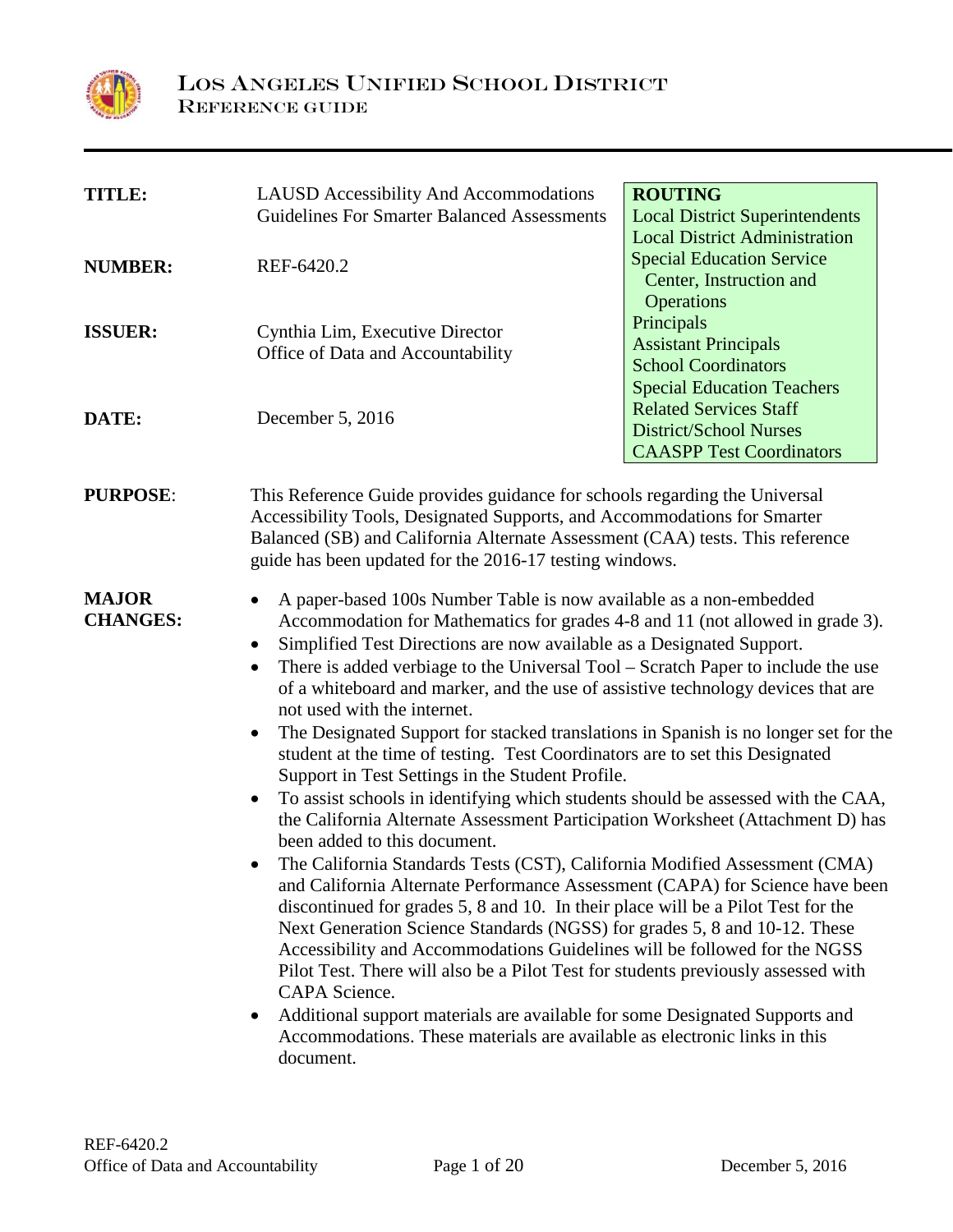

# **INSTRUCTIONS:** I. BACKGROUND

Assembly Bill 484 (AB 484) was signed into law on October 2, 2013. The provisions of the new law, which took effect on January 1, 2014, established the California Assessment of Student Performance and Progress (CAASPP). The CAASPP system replaces the Standardized Testing and Reporting (STAR) Program. Some pencil-and-paper assessments previously used in the STAR program will continue being used under the new CAASPP system.

## II. PURPOSE OF GUIDELINES

The LAUSD Accessibility and Accommodations Guidelines for Assessment of Common Core State Standards are designed for use by school-level personnel and decision-making teams:

- Individualized Education Program (IEP) teams
- Section 504 Plan teams
- Student Support and Progress Team (SSPT) which replaces the Language Appraisal Teams (LAT), Student Success Teams (SST), and Coordination of Services Team (COST) per BUL-6730.

The guidelines outlined below provide information for classroom teachers, special education teachers, school nurses, administrators, and related services personnel to use in selecting and administering accessibility tools and accommodations for those students who need them. There are three different levels of support available on Common Core-aligned state and district tests and assessments. These different levels are outlined in Sections IV, V and VI of this reference guide.

## III. DESIGNATED SUPPORTS AND ACCOMMODATIONS IN TOMS

The Test Operations Management System (TOMS) is the overall registration system used by the Smarter Balanced assessments system. TOMS is the system through which users interact with and inform the test delivery system. In California, TOMS receives student demographic and program participation data from the California Longitudinal Pupil Achievement Data System (CALPADS) and is also used by District Test Coordinators (DCs) and School Test Coordinators (SCs) to assign Designated Supports and Accommodations.

SCs identified in the *Principal's Portal* as the CAASPP Coordinator will be assigned a school TOMS account when the requirements are completed as described in REF-6755. Information regarding the account will be sent to each CAASPP Coordinator's LAUSD email account.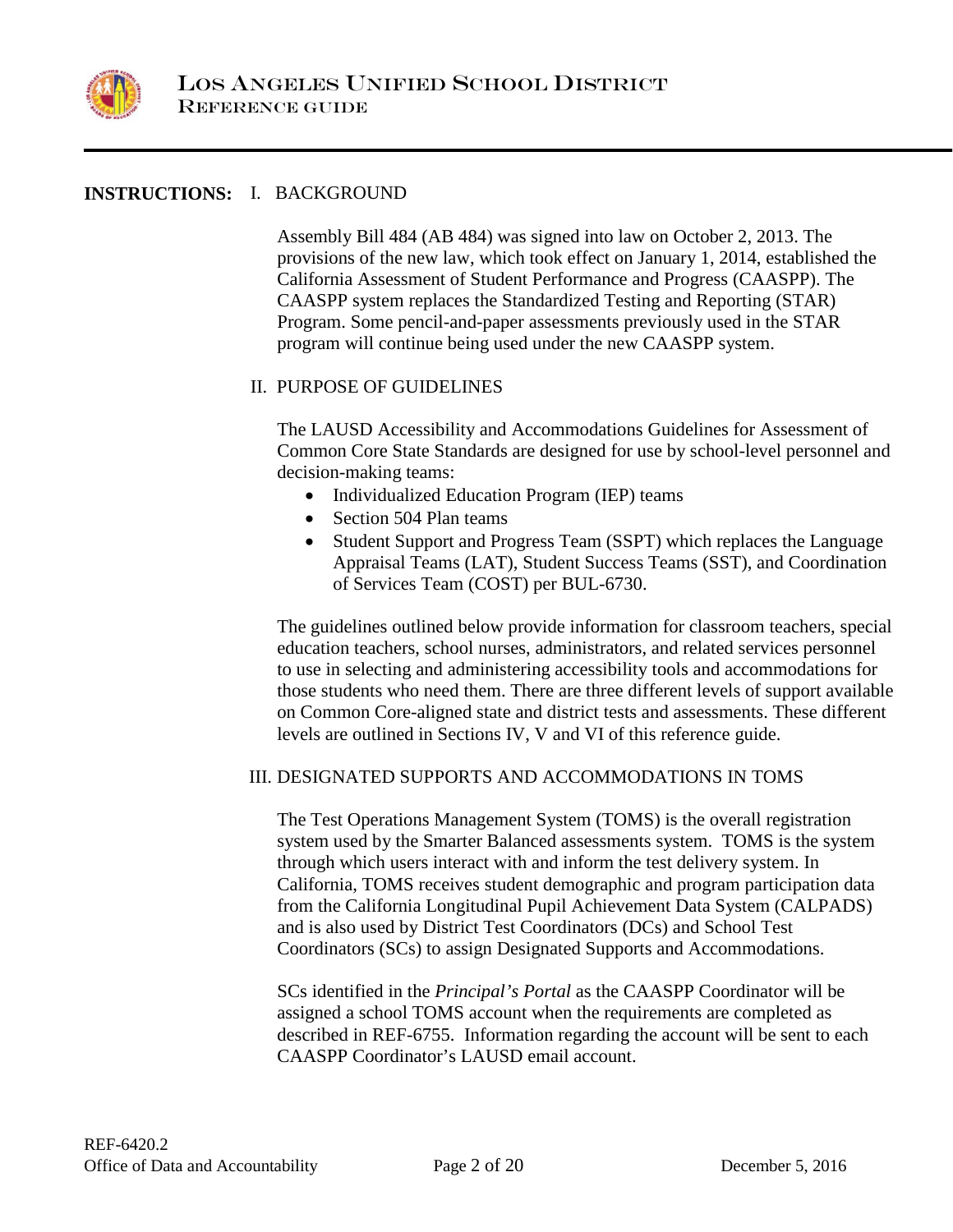

Prior to testing, specific Designated Supports and Accommodations must be enabled in TOMS by the SC or DC, or other appropriate district staff member as assigned. Designated Supports and Accommodations are set in the system by content area (English language arts/literacy and mathematics). DCs and SCs are responsible for adding/editing Designated Supports and Accommodations through TOMS. All settings must be indicated in TOMS at least four (4) days prior to the student's scheduled testing session.

# IV. UNIVERSAL ACCESSIBILITY TOOLS

The following universal accessibility tools can be provided to any student and are available either as an embedded tool (contained within the computer testing program) or as a non-embedded tool (student uses a tangible tool such as a Thesaurus or paper dictionary). These tools may require the student to be provided with extended time in order to make use of the tool. These universal accessibility tools are to be provided regardless of whether the student has a disability or a documented need in an IEP or Section 504 Plan. A resource for keyboard commands, buttons/images, and description of their functions are available at this link:

<http://www.caaspp.org/rsc/pdfs/KeyboardCommandsForStudents.2015.pdf>

|--|

| <b>Type of Tool</b>                                                          |                                                                                                                                                                                                                                                                                                                                                                                                  |
|------------------------------------------------------------------------------|--------------------------------------------------------------------------------------------------------------------------------------------------------------------------------------------------------------------------------------------------------------------------------------------------------------------------------------------------------------------------------------------------|
| <b>Breaks</b>                                                                | The number of items per session can be flexibly defined based<br>on a student's need. Breaks of more than 20 minutes will<br>prevent the student from returning to items already attempted.<br>There is no limit on the number of breaks.                                                                                                                                                        |
| Calculator<br>for calculator-<br>allowed items<br>only, Grades<br>6-8 and 11 | For calculator-allowed items only. When the embedded<br>calculator, as presented for all students, is not appropriate for a<br>student, the student may use the calculator offered with assistive<br>technology devices (such as a talking calculator, large-format<br>calculator, or Braille calculator).                                                                                       |
| Note taking                                                                  | Either embedded within the test platform, or the use of scratch<br>paper (blank, lined for ELA; graph for Math), whiteboard, or<br>digital notepad (without Internet access). Following each test<br>session for all tests (except ELA Performance Task), scratch<br>paper must be collected and discarded in accordance with<br>District policy. Whiteboard and digital notepad must be erased. |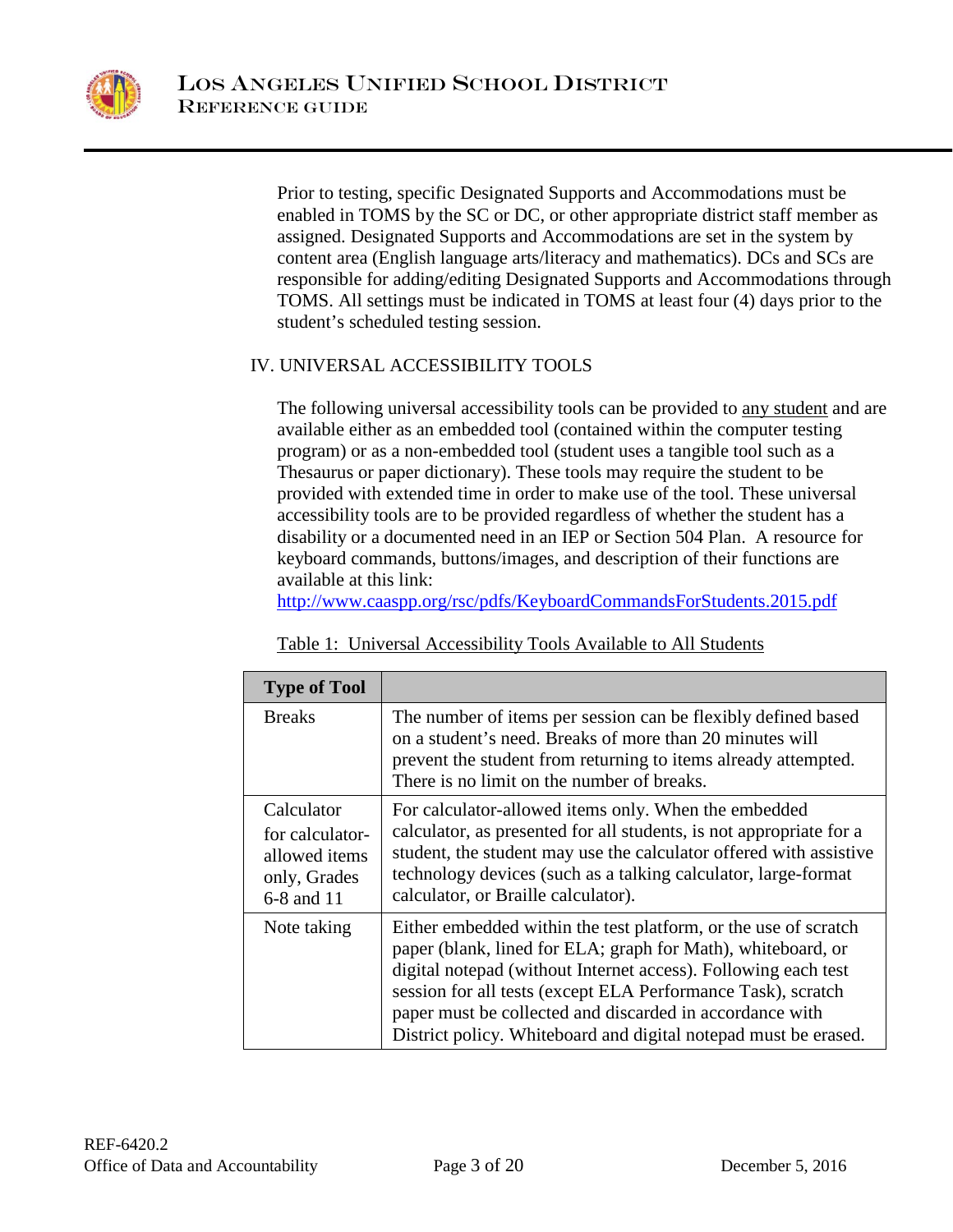

| Global notes<br>(ELA<br>Performance<br>Task)                | Available for ELA Performance Tasks in which students<br>complete a full write. The notes are retained from segment to<br>segment so that the student may go back to the notes even<br>though the student is not able to go back to specific items in the<br>previous segment. |
|-------------------------------------------------------------|--------------------------------------------------------------------------------------------------------------------------------------------------------------------------------------------------------------------------------------------------------------------------------|
| English<br>dictionary<br>and/or<br>thesaurus                | An English dictionary and/or thesaurus can be provided for the<br>full write portion (second part) of an ELA performance task. A<br>thesaurus contains synonyms of terms while a student interacts<br>with text included in the assessment.                                    |
| English<br>glossary                                         | For grade-level and context-appropriate definitions of specific<br>construct-irrelevant terms (embedded online only)                                                                                                                                                           |
| Large print or<br>zoom function<br>(Expandable<br>passages) | The student can make the text and graphics larger by clicking<br>the Zoom In button, and click the Zoom Out button to return to<br>the default or smaller print size. (See Section VI. for more<br>information about students with visual impairments/blindness)               |
| Highlighter                                                 | Marker or digital highlighting tool                                                                                                                                                                                                                                            |
| Mark for<br>review                                          | Allows students to flag items for future review during the<br>assessment.                                                                                                                                                                                                      |
| Math tools                                                  | For allowable items only, e.g., ruler, protractor (embedded<br>online only)                                                                                                                                                                                                    |
| Spell check                                                 | For full write items only; may only be used as an embedded tool<br>(no adult-provided spell checking)                                                                                                                                                                          |
| Strikethrough                                               | Allows users to cross out answer options. If and answer option<br>is an image, a strikethrough will not appear, but the image will<br>be grayed out.                                                                                                                           |
| Writing tools                                               | For writing items, e.g., bold, italics, bullets, undo/redo                                                                                                                                                                                                                     |

# V. DESIGNATED SUPPORTS FOR ELIGIBLE STUDENTS

The following tables (Table 2a and Table 2b) list the Designated Supports that are only provided to students with a documented need. Four groups of students may be eligible for these Designated Supports:

- students with disabilities (SWD)
- English learners (ELs)
- at-risk learners, and
- students with a temporary or recent injury.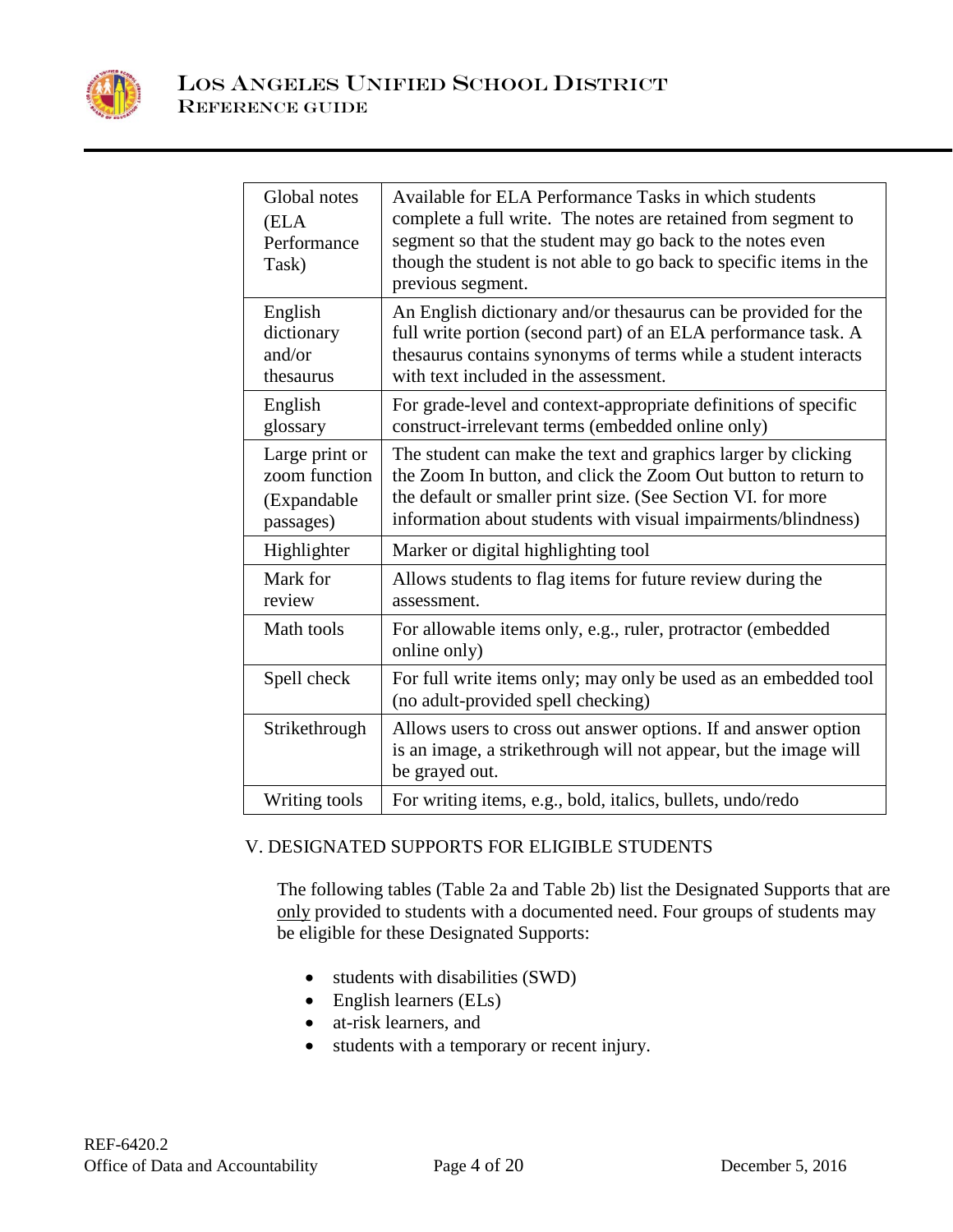

In order to provide a student with a Designated Support allowed in these guidelines, the District requires that the decision be documented in one of the following ways:

- A. Documentation for Students with Disabilities
	- 1. Documenting on the IEP: The current drop-down menus within the Welligent IEP form for Section K, "Participation in State and Districtwide Assessments" (IEP Page 7), were revised in Spring 2016 to align to the latest CAASPP Smarter Balanced and CAA assessments in Englishlanguage arts and mathematics.
	- 2. Preparing for Spring 2017 Testing: IEP Case Managers are responsible for reviewing all recommended testing supports on their students' IEPs prior to the end of January each school year. IEP team meetings may need to be held prior to Smarter Balanced and CAA administration in Spring 2017 if the listed tests and/or supports are not updated. For example, if the student is in Grade 3 and will be participating in either the CAASPP or the CAA for the first time, the IEP Case Manager must ensure that the correct test is selected on the IEP Section K before the testing window opens, or March 1, 2017.

For students taking CAASPP/Smarter Balanced tests, the school-site testing coordinator, with the assistance of IEP case managers, will locate the corresponding Designated Support or Accommodation in the TOMS system to ensure that students with disabilities have access to the supports they need for testing.

- a) If the student previously received a modification or a type of accommodation on CST that is no longer authorized for CAASPP testing, the school-site testing coordinator may contact the Student Testing Unit for more information.
- 3. Documenting on the Section 504 Plan: Recommended Designated Supports and/or Accommodations must be documented on Form 8 of the LAUSD Section 504 Plan. For more information on the LAUSD Section 504 Policy, see BUL-4692.5, "Section 504 of the Rehabilitation Act of 1973," dated June 15, 2015. After the Section 504 Plan meeting, a copy of Form 8 must be delivered to the school's testing coordinator and stored in a secure location prior to the first day of the testing window.
- 4. Students with Disabilities on the Alternate Curriculum: Students with significant cognitive disabilities who are to be assessed with the California Alternate Assessments (CAA) are not to be assessed with the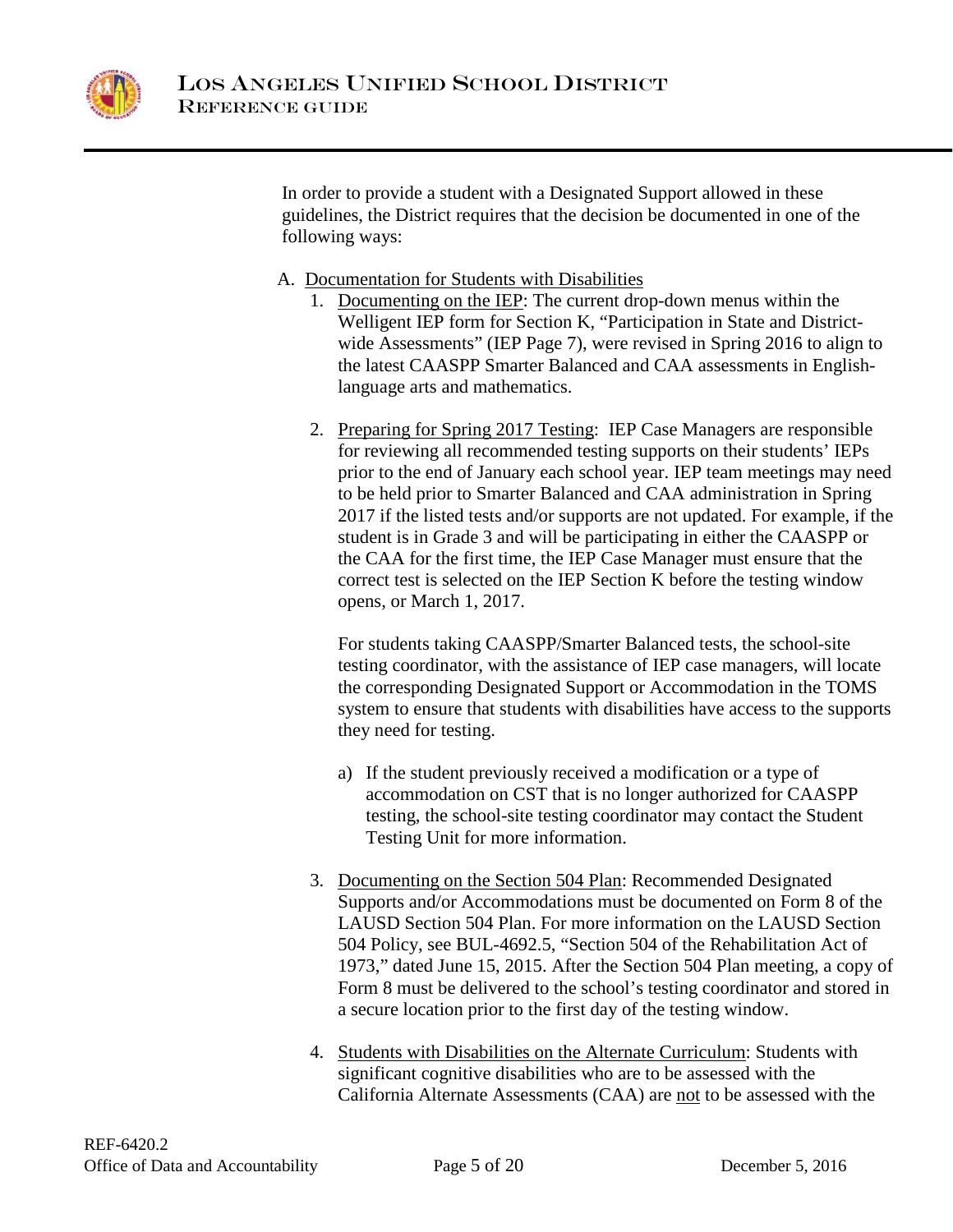

CAASPP/Smarter Balanced state or districts' Common Core assessments. These students are identified for the alternate curriculum on the IEP, FAPE Part 1. Supports documented in the Accommodations Section on FAPE Part 1 relevant to assessment should be referenced.

Because the CAAs are administered to students one-on-one by a test examiner and because they may also be administered in the "language of instruction," the following resources noted in the Test Settings are not provided for the CAAs and will be grayed out on the Student Profile for students having CAA selected in the Test Mode portion:

- Braille
- Closed captioning
- Text-to-speech
- American Sign Language (test examiner is allowed to sign to the student as the language of instruction)
- Translation glossaries
- Spanish stacked translations and test directions

The "language of instruction" may include instructional or physical supports needed for communication and instruction. Some test practices (e.g., hand-over-hand), are inappropriate and not allowed. See Section VI., Table 3b (page 17) for a list of instructional and physical supports.

# B. Documentation for English Learners

Designated supports are available to all English learners for whom the need has been indicated. The decisions are made by educators familiar with the student's characteristics and needs, as well as supports that the student has been using during instruction and for other assessments. Non-embedded Designated Supports are to be provided locally for those students unable to use the designated supports when provided digitally. These Designated Supports must be documented prior to the first day of the testing window and signed by the recommending teacher, and the school site administrator (See Attachment A). A copy of this form must be forwarded to the school's testing coordinator to be entered into the Test Operations Management System (TOMS). In addition, this document must be stored in a secure location at the school site for the next five years. These supports are outlined in Table 2a/2b of this guide.

**Note**: English learners with disabilities must have an IEP or Section 504 Plan that lists the Designated Supports and/or Accommodations needed; a Student Support and Progress Team (SSPT) decision is not allowed for documenting the need.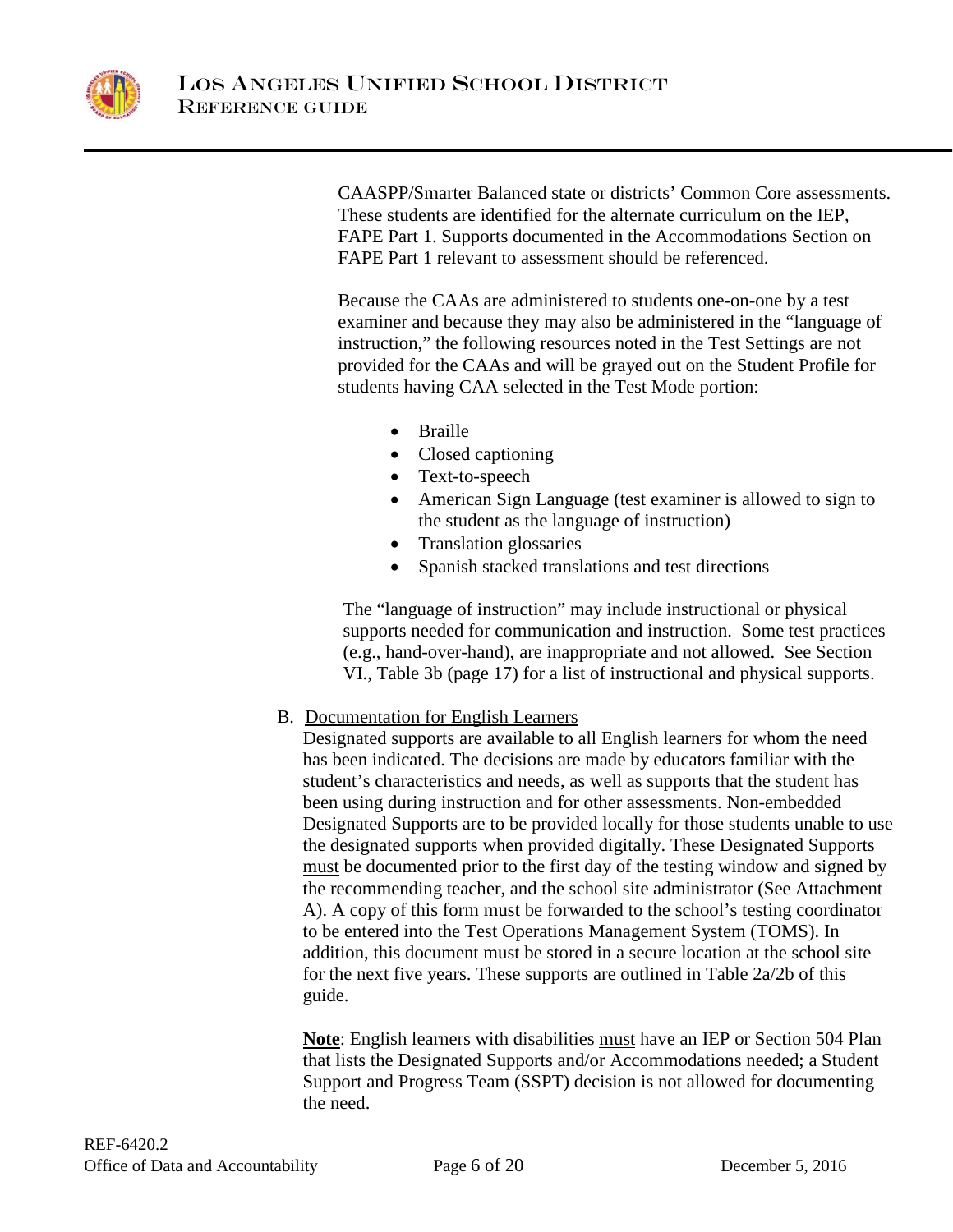

# C. Documentation for At-Risk Learners

- 1. At-risk learners may need access to certain Designated Supports to participate in the Smarter Balanced assessments and district Common Core assessments.
- 2. These Designated Supports must be documented via Attachment B. The decision must be signed by both the teacher and a school administrator.
- 3. A copy of Attachment B must be delivered to the school's testing coordinator and stored in a secure location prior to the first day of the testing window.
- D. Documentation for Students with Temporary or Recent Injuries
	- 1. Students with temporary/recent injuries (such as a broken hand or arm, eye injuries) may need access to certain Designated Supports to participate in the Smarter Balanced assessments and district Common Core assessments.
	- 2. These Designated Supports must be documented via Attachment C, preferably with a district/school nurse present. The decision must be signed by both the teacher and a school administrator.
	- 3. A copy of Attachment C must be delivered to the school's testing coordinator and stored in a secure location prior to the first day of the testing window.
	- 4. A student with a temporary/recent injury who requires one or more Accommodations to participate in the CAASPP assessments must have an active Section 504 Plan on file that specifies the needed Accommodations on Form 8.

**Note**: For students with disabilities who already have an IEP or Section 504 Plan and also have a temporary/recent injury that is unrelated to the primary disability, the need for temporary Accommodations will need to be documented in an amended IEP or Section 504 Plan. The IEP team and/or Section 504 Plan team will need to convene and discuss the need for CAASPP testing Accommodations to be given during the duration of the injury only.

Table 2a lists the designated supports that are embedded within the digital platform. Table 2b lists the designated supports that are not embedded within the digital platform and may require the assistance of a teacher or staff person who has signed a test security affidavit.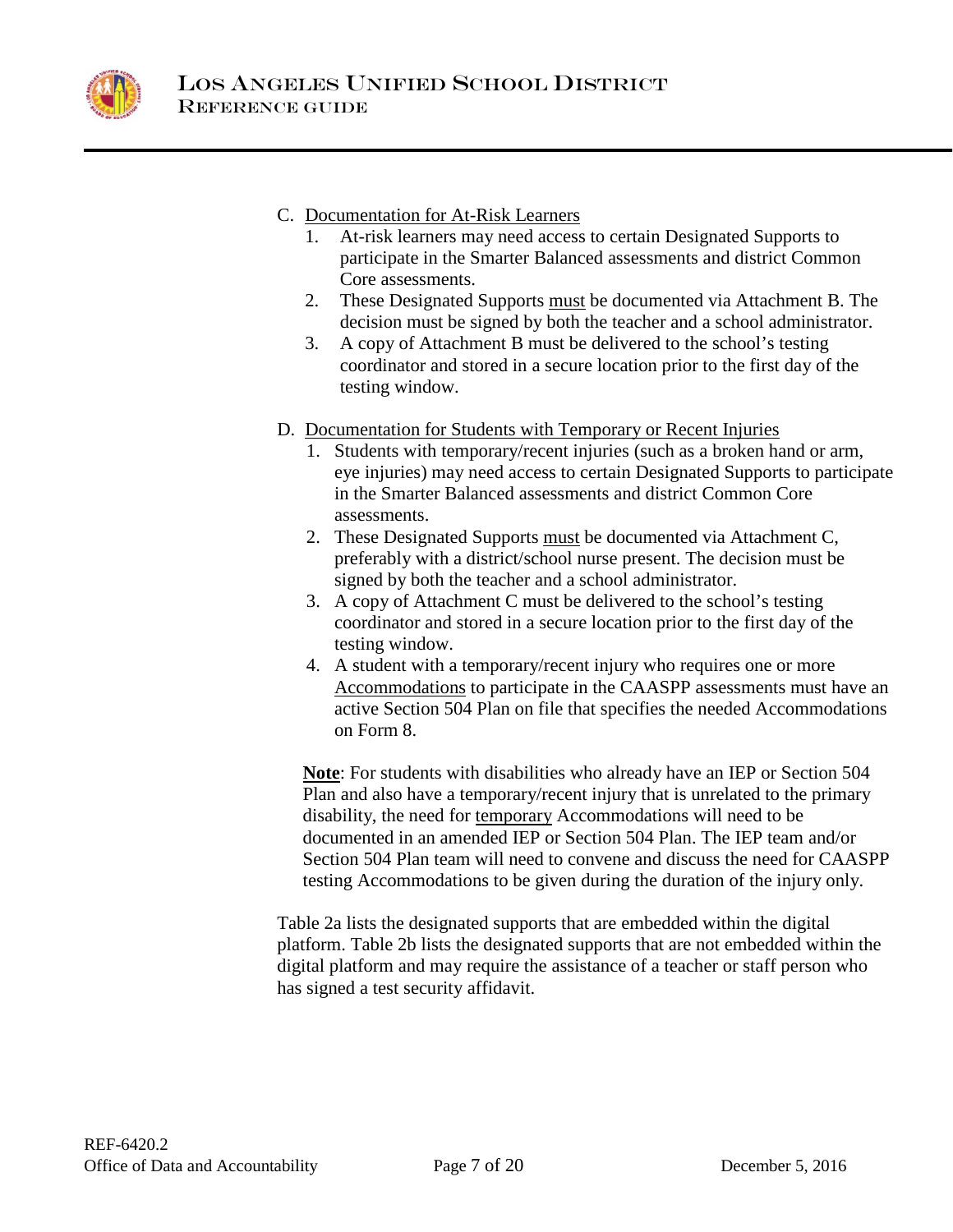

| <b>Type of</b><br><b>Designated</b><br><b>Support</b>                                   | <b>Additional Information</b>                                                                                                                                                                                                                                                                                                                                                                                                                                                                                                                                                                                                                                                                                                                                        |
|-----------------------------------------------------------------------------------------|----------------------------------------------------------------------------------------------------------------------------------------------------------------------------------------------------------------------------------------------------------------------------------------------------------------------------------------------------------------------------------------------------------------------------------------------------------------------------------------------------------------------------------------------------------------------------------------------------------------------------------------------------------------------------------------------------------------------------------------------------------------------|
| Color contrast                                                                          | Screen, background, or font color may be changed for<br>students with visual impairments or print disabilities,<br>including students with learning disabilities or attention<br>difficulties                                                                                                                                                                                                                                                                                                                                                                                                                                                                                                                                                                        |
| Masking                                                                                 | Blocking off content that is not of immediate need or is<br>distracting for students with visual impairments or print<br>disabilities, including students with learning disabilities or<br>attention difficulties                                                                                                                                                                                                                                                                                                                                                                                                                                                                                                                                                    |
| Text-to-speech<br>(for math items)<br>and ELA<br>items, not for<br>reading<br>passages) | Text is read aloud to the student via embedded text-to-speech<br>technology. The student is able to control the speed as well as<br>raise or lower the volume of the voice via a volume control.<br>Students who are struggling readers may need assistance<br>accessing the assessment by having all or portions of the<br>assessment read aloud. This support also may be needed by<br>students with reading-related disabilities, or by students who<br>are blind and do not yet have adequate Braille skills. This<br>support will likely be confusing and may impede the<br>performance of students who do not regularly have the<br>support during instruction. Students who use text-to-speech<br>must be provided with headphones unless tested individually |
| <b>Translated test</b><br>directions<br>(For math<br>items only)<br>[N/A for CAA]       | in a separate setting.<br>Spanish only. This is a language support available prior to<br>the beginning the actual test items. As an embedded<br>designated support, translated test directions are automatically<br>a part of the stacked translation designated support. Students<br>who have limited English language skills can use the<br>translated directions support. This support should only be<br>used for students who are proficient readers in the other<br>language and not proficient in English.                                                                                                                                                                                                                                                     |
| Translation<br>glossaries<br>(For math<br>items only)<br>[N/A for CAA]                  | Students who have limited English language skills can use the<br>translation glossary for selected construct-irrelevant terms.<br>Translations for these terms appear on the computer screen<br>when students click on them. The use of this support may<br>result in the student needing additional overall time to<br>complete the assessment.                                                                                                                                                                                                                                                                                                                                                                                                                     |

Table 2a: Embedded Designated Supports Provided Through Digital Platform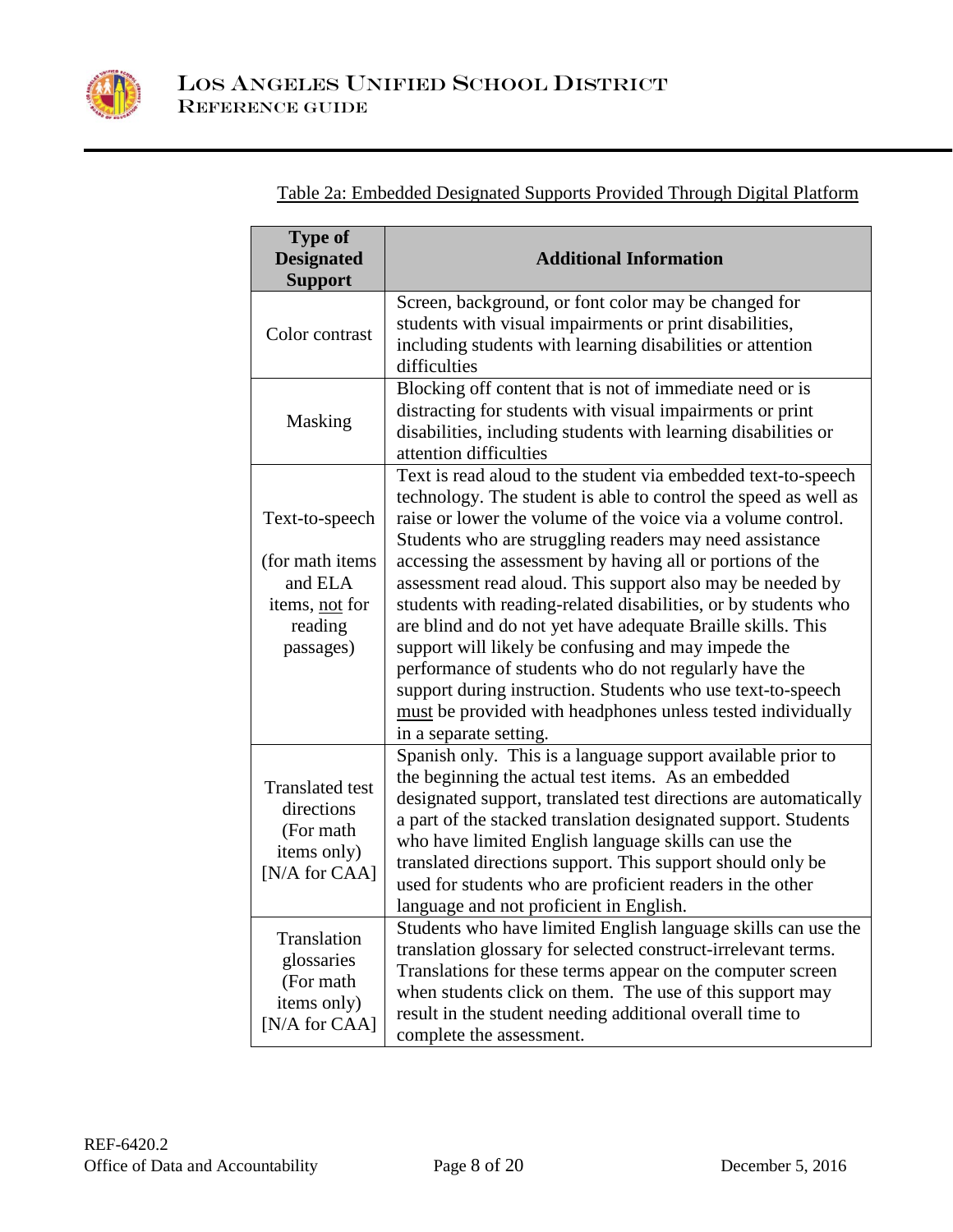

| Permissive<br>Mode<br>(see Section<br>VII. B) | Permissive mode should be enabled for students who require<br>access to accessibility software in order to interact with the<br>test (e.g., screen readers, magnifiers, etc.). When permissive<br>mode is disabled, the only application that can be open on the<br>computer is the secure browser. |
|-----------------------------------------------|-----------------------------------------------------------------------------------------------------------------------------------------------------------------------------------------------------------------------------------------------------------------------------------------------------|
|                                               | Spanish only. For students whose primary language is not                                                                                                                                                                                                                                            |
| <b>Stacked</b>                                | English and who use dual language supports in the classroom,                                                                                                                                                                                                                                        |
| <b>Translations</b>                           | use of the stacked (dual language) translation may be                                                                                                                                                                                                                                               |
| (For math)                                    | appropriate. Students participate in the assessment regardless                                                                                                                                                                                                                                      |
| items only)                                   | of the language. This support will increase reading load and                                                                                                                                                                                                                                        |
| [N/A for CAA]                                 | cognitive load and may result in the student needing                                                                                                                                                                                                                                                |
|                                               | additional overall time to complete the assessment.                                                                                                                                                                                                                                                 |
|                                               | Students who are easily distracted (whether or not designated                                                                                                                                                                                                                                       |
| $**$                                          | as having attention difficulties or disabilities) may be                                                                                                                                                                                                                                            |
| Turn off any                                  | overwhelmed by some of the universal tools (Table 1).                                                                                                                                                                                                                                               |
| universal tools                               | Knowing which specific tools may be distracting to a student                                                                                                                                                                                                                                        |
|                                               | is important for determining which tools to turn off.                                                                                                                                                                                                                                               |

\*\* To use this non-embedded Designated Support, it must be marked in the Student Profile Test Settings. This will generate a reminder to the Test Administrator to activate (or deactivate) "Turn off any universal tools" in the Test Delivery System at the time of testing.

Table 2b: Non-Embedded Designated Supports Provided By a Teacher/Staff Member

| <b>Type of</b>    |                                                                    |  |
|-------------------|--------------------------------------------------------------------|--|
| <b>Designated</b> | <b>Additional Information</b>                                      |  |
| <b>Support</b>    |                                                                    |  |
| Bilingual         | For students whose primary language is not English and who         |  |
| dictionary        | use dual language supports in the classroom, use of a bilingual/   |  |
| (for ELA-         | dual language word-to-word dictionary may be appropriate.          |  |
| performance       | Students participate in the assessment regardless of the           |  |
| task full writes) | language. The use of this support may result in the student        |  |
| [N/A for CAA]     | needing additional overall time to complete the assessment.        |  |
|                   | Students with attention difficulties may need this support for     |  |
|                   | viewing the test when digitally provided color contrasts do not    |  |
| Color contrast    | meet their needs. Some students with visual impairments or         |  |
|                   | other disabilities (including learning disabilities) also may need |  |
|                   | this support. Choice of colors should be informed by evidence      |  |
|                   | of those colors that meet the student's needs.                     |  |
|                   | Students with attention difficulties may need this support to      |  |
| Color overlays    | view test content. This support also may be needed by some         |  |
|                   | students with visual impairments or other disabilities (including  |  |
|                   | learning disabilities). Choice of color should be informed by      |  |
|                   | evidence of those colors that meet the student's needs.            |  |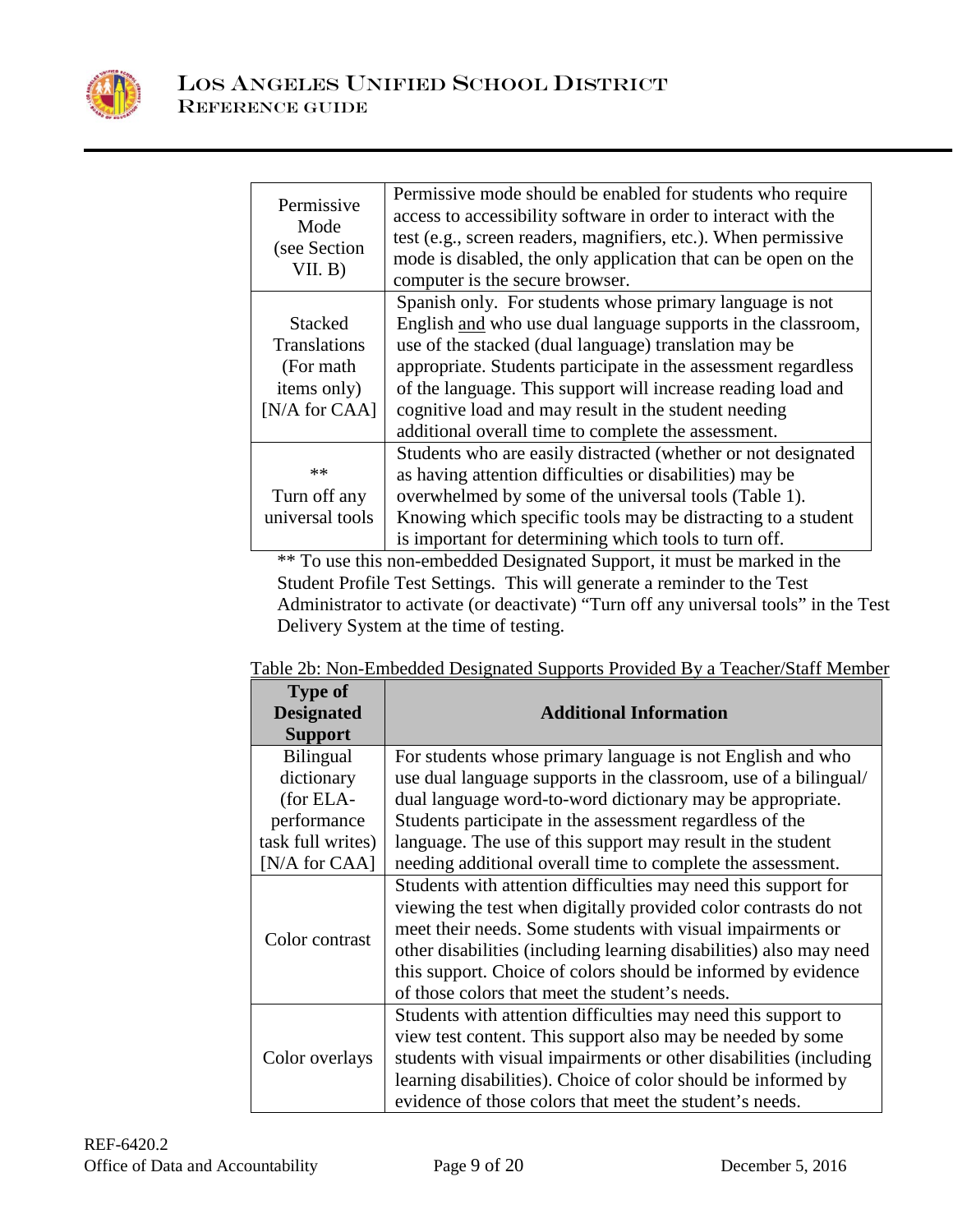

| Magnification                                                                                        | Students used to viewing enlarged text, graphics, or navigation<br>buttons may need magnification to comfortably view content.<br>This support also may meet the needs of students with visual<br>impairments and other disabilities. The use of this designated<br>support may result in the student needing additional overall<br>time to complete the assessment. This Accommodation will<br>also need to have Permissive Mode turned on if device is<br>associated with software for operation.                                                                                                                                                                                                                                                                                                                                                                                                                                                                                                                                        |
|------------------------------------------------------------------------------------------------------|--------------------------------------------------------------------------------------------------------------------------------------------------------------------------------------------------------------------------------------------------------------------------------------------------------------------------------------------------------------------------------------------------------------------------------------------------------------------------------------------------------------------------------------------------------------------------------------------------------------------------------------------------------------------------------------------------------------------------------------------------------------------------------------------------------------------------------------------------------------------------------------------------------------------------------------------------------------------------------------------------------------------------------------------|
| Noise Buffers                                                                                        | Ear mufflers, white noise, and/or other equipment used to block<br>external sounds. Student (not groups of students) wears<br>equipment to reduce environmental noises. Students may have<br>these testing variations if regularly used in the classroom.<br>Students who use noise buffers will need headphones unless<br>tested individually in a separate setting.                                                                                                                                                                                                                                                                                                                                                                                                                                                                                                                                                                                                                                                                      |
| Read aloud in<br>English<br>(for math items<br>and ELA<br>items, not for<br>reading<br>passages)     | Text is read aloud to the student by a trained and qualified staff<br>member who follows the administration guidelines provided in<br>the Smarter Balanced Guidelines for Read Aloud, Test Reader<br>(http://www.smarterbalanced.org/wp-<br>content/uploads/2015/09/Read-Aloud-Guidelines.pdf)<br>Students who are struggling readers may need assistance<br>accessing the assessment by having all or portions of the<br>assessment read aloud. It also may be needed by students with<br>reading-related disabilities, or by students who are blind and do<br>not yet have adequate Braille skills. If not used regularly during<br>instruction, this is likely to be confusing and may impede the<br>performance on assessments. Readers should be provided to<br>students on an individual basis – not to a group of students. A<br>student should have the option of asking a reader to slow down<br>or repeat text. The use of this support may result in the student<br>needing additional overall time to complete the assessment. |
| Read aloud in<br><b>Spanish</b><br>(for math items<br>$only - all$<br>grades)<br>[ $N/A$ for $CAA$ ] | Spanish text is read aloud to the student by a trained and<br>qualified LAUSD staff member who follows the administration<br>guidelines provided in the Smarter Balanced Guidelines for<br>Read Aloud in Spanish, Test Reader<br>(http://www.smarterbalanced.org/wp-<br>content/uploads/2015/09/Read-Aloud-Guidelines_Spanish.pdf).<br>All or portions of the math content may be read aloud. If not<br>used regularly during instruction, this support is likely to be<br>confusing and may impede the performance on assessments. A<br>student should have the option of asking a reader to slow down<br>or repeat text. The use of this support may result in the student<br>needing additional overall time to complete the assignment.                                                                                                                                                                                                                                                                                                |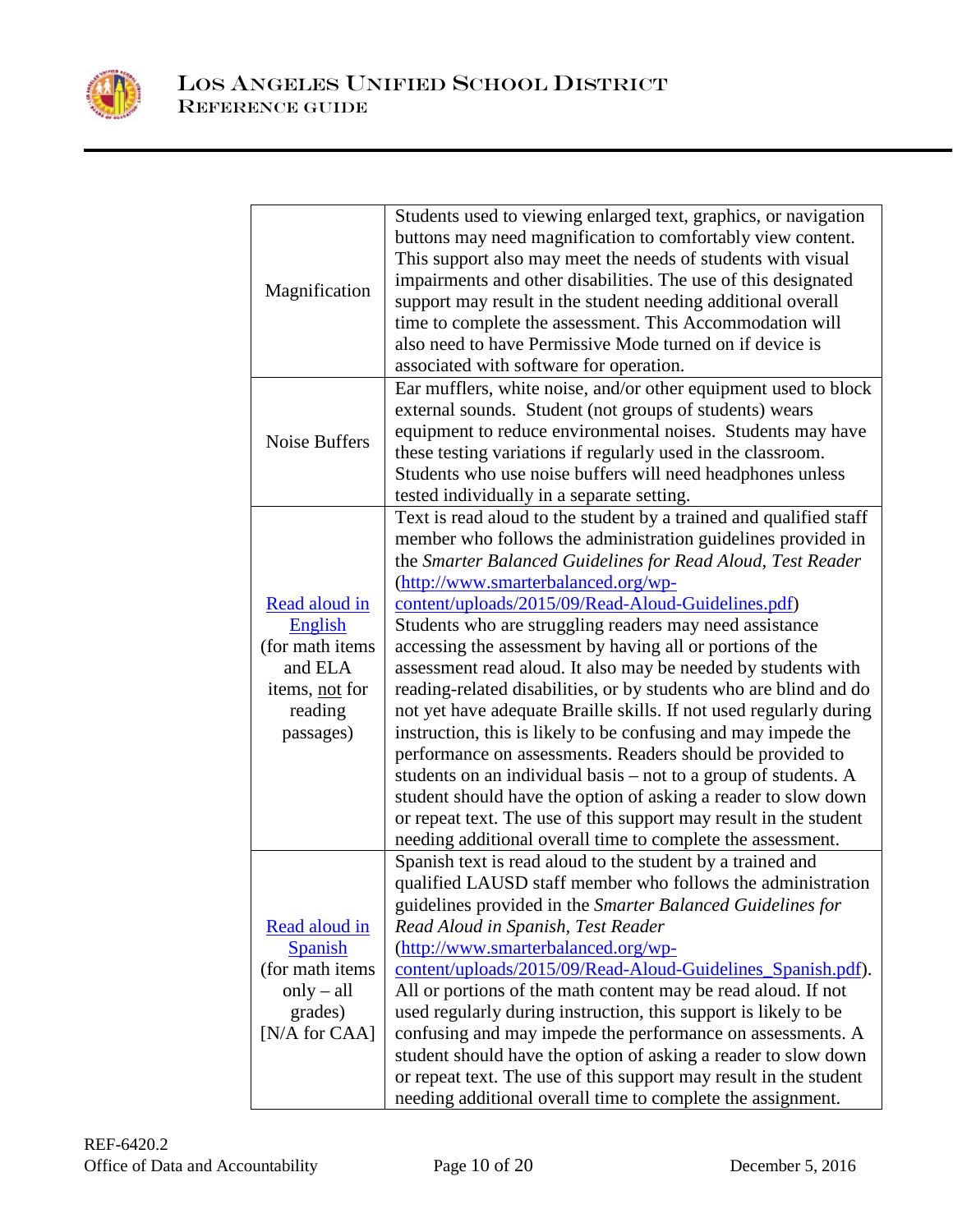

| <b>Scribe</b><br>(for ELA non-<br>writing items<br>and math<br>items) | Students who have documented significant motor or processing<br>difficulties, or who have had a recent injury (such as a broken<br>hand or arm) that make it difficult to produce responses may<br>need to dictate their responses to a human, who then records the<br>students' responses verbatim. The use of this support may<br>result in the student needing additional overall time to complete<br>the assessment. The qualified LAUSD staff member will follow<br>the guidelines found in the Scribing Protocol for Smarter<br>Balanced Assessments (http://www.smarterbalanced.org/wp-<br>content/uploads/2015/09/Scribing-Protocol.pdf).                                                         |
|-----------------------------------------------------------------------|-----------------------------------------------------------------------------------------------------------------------------------------------------------------------------------------------------------------------------------------------------------------------------------------------------------------------------------------------------------------------------------------------------------------------------------------------------------------------------------------------------------------------------------------------------------------------------------------------------------------------------------------------------------------------------------------------------------|
| Separate<br>setting                                                   | Students who are easily distracted (or may distract others) in<br>the presence of other students, for example, may need an<br>alternate location to be able to take the assessment. The<br>separate setting may be in a different room that allows them to<br>work individually or among a smaller group, or in the same<br>room but in a specific location (for example, away from<br>windows, doors, or pencil sharpeners, in a study carrel, near the<br>teacher's desk, or in the front of a classroom).                                                                                                                                                                                              |
| <b>Simplified test</b><br>directions                                  | Simplified test directions is a designated support allowable<br>across all grades on Smarter Balanced assessments. Students<br>with difficulties in auditory processing, short-term memory,<br>attention, or decoding may benefit from having test directions<br>simplified for them. This designated support may require<br>testing in a separate setting to avoid distracting other test takers.<br>The qualified LAUSD staff member will follow the guidelines<br>found in the Guidelines for Simplified Test Directions in the<br><b>Test Administration Manual</b><br>(https://portal.smarterbalanced.org/library/en/guidelines-for-<br>simplified-test-directions.pdf)                              |
| <b>Translated test</b><br>directions<br>[N/A for CAA]                 | Students who have limited English language skills (whether or<br>not designated as ELLs or ELLs with disabilities) can use the<br>translated test directions. In addition, a biliterate adult trained in<br>the test administration manual can read the test directions to the<br>student. The use of this support may result in the student<br>needing additional overall time to complete the assessment.<br>MUST use the Smarter Balanced Consortium-provided PDFs.<br>The qualified LAUSD staff member will follow the guidelines<br>found webpage for Smarter Balanced Translated Test<br>Directions. Only the languages listed may be used.<br>(http://www.caaspp.org/ta-resources/directions.html) |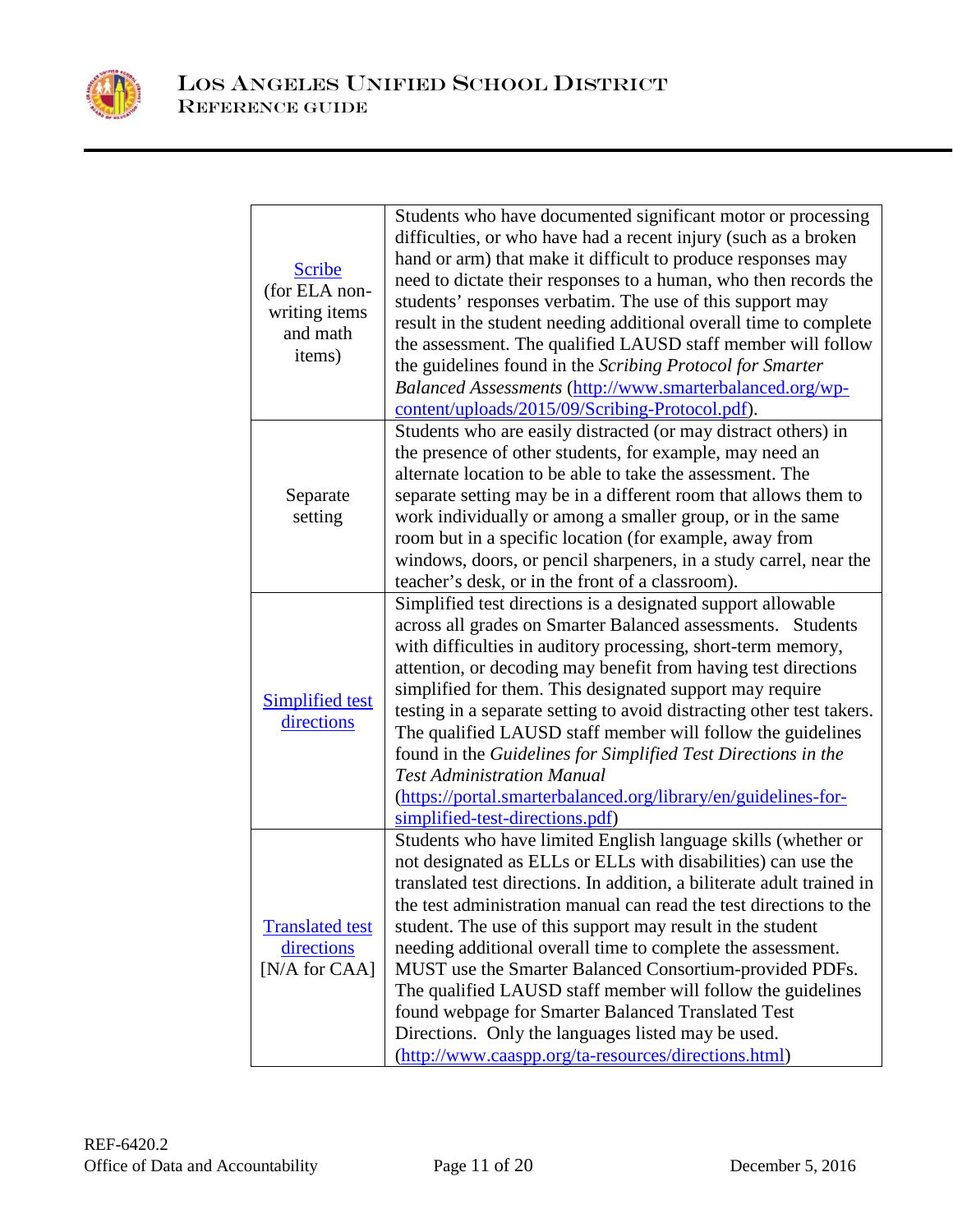

- VI. ACCOMMODATIONS FOR ELIGIBLE STUDENTS WITH DISABILITIES
	- A. Accommodations are only provided to students with eligible disabilities who have either an IEP or a Section 504 Plan.
	- B. Some of the Accommodations listed in Table 3 have the additional requirement that the student must have a specific type of disability in order to be allowed that Accommodation (e.g., deaf/hard of hearing, persistent mathrelated disability, blind/visual impairment, etc.). The IEP team/Section 504 Plan team must review this table carefully before making a recommendation for an Accommodation to ensure it is allowable.
	- C. To provide a student with disabilities with an Accommodation allowed in these guidelines, the District requires that this decision be documented either in the student's IEP or in the student's Section 504 Plan, ideally prior to the first day of the testing window.
	- D. If an IEP team/Section 504 Plan team does not see a specific Accommodation listed in this table but was recommended by an earlier IEP team for use during state assessments, that Accommodation is no longer allowable. The IEP should not recommend continued use of that Accommodation.
	- E. Use of Both Embedded and Non-Embedded Versions of the Same Accommodation:
		- 1. By listing the Accommodation on the IEP or Section 504 Plan, the school staff understands that the student may need access to both the embedded (digital) and non-embedded version of an Accommodation if it is available in both forms. Both types of Accommodations should be enabled in TOMS.
		- 2. The student may switch between the embedded and the non-embedded versions during the testing if one is not assisting the student to the degree for which it is intended.
		- 3. If by using a non-embedded version of the Accommodation the student will need to be moved to a separate testing location/setting, the School Test Coordinator must make the necessary arrangements.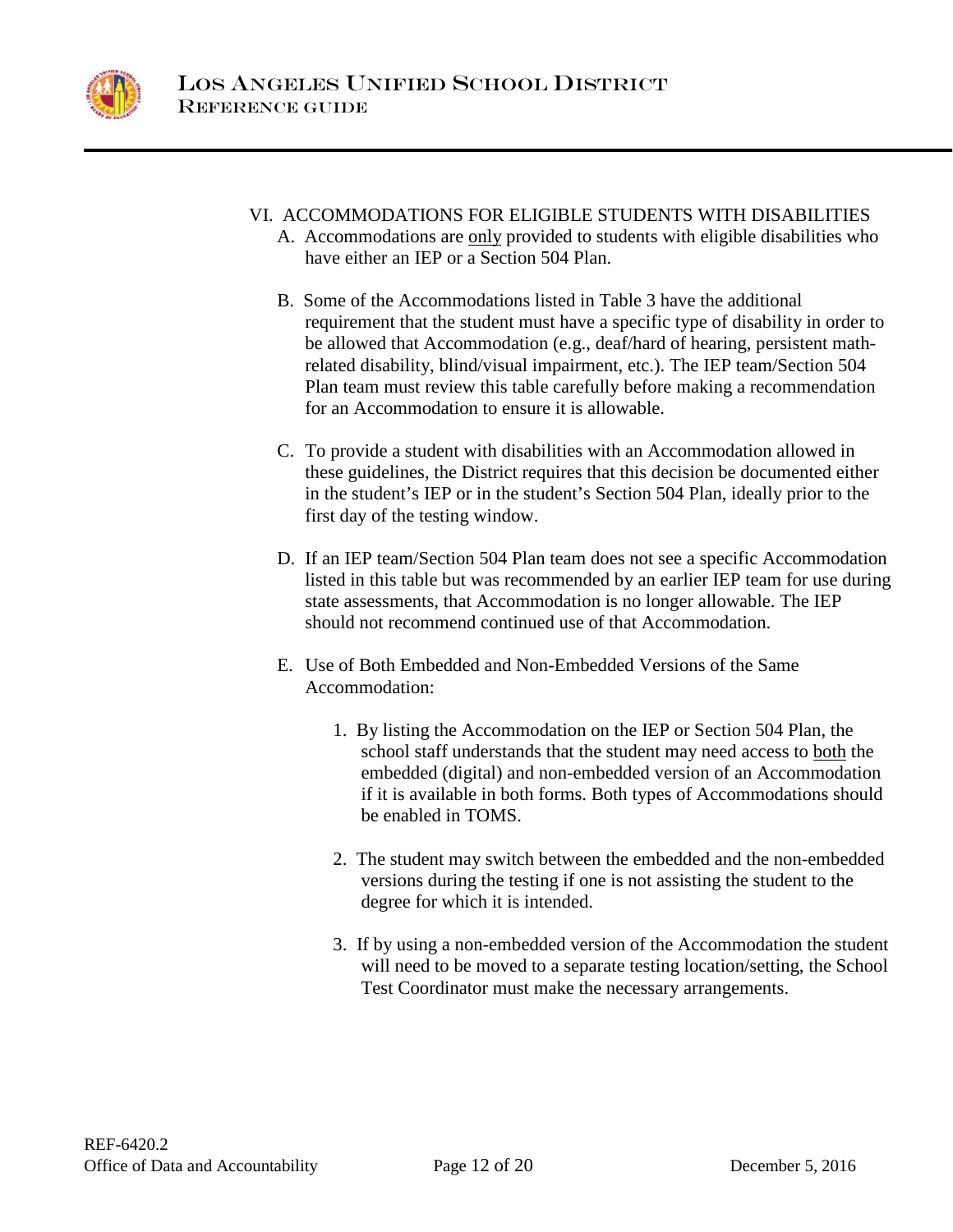

- F. At this time, there is no option for students to take Common Core-aligned state/district assessments with modifications or for students to take an assessment that has been specially modified.
	- 1. If a previous IEP or Section 504 Plan lists a modification that is not included in this list of Accommodations, it is no longer available or allowable on standards-based state tests or District Periodic Assessments in English language arts and mathematics.
	- 2. The IEP team/Section 504 team may not recommend modifications when none are allowable.

In the event that a support that has been determined by an IEP team to be necessary is not listed in this reference guide, please contact the Student Testing Unit for further information. Unlisted Resources are subject to the approval of the California Department of Education. Unlisted Resources may result in the student receiving an invalidated score for the applicable section(s) of the CAASPP.

| <b>Type of</b><br><b>Accommodation</b>                  | <b>Additional Information</b>                                                                                                                                                                                                                                                                                                                                                                                                                                                                                                               |
|---------------------------------------------------------|---------------------------------------------------------------------------------------------------------------------------------------------------------------------------------------------------------------------------------------------------------------------------------------------------------------------------------------------------------------------------------------------------------------------------------------------------------------------------------------------------------------------------------------------|
| American Sign                                           | For students who are deaf or hard of hearing and who                                                                                                                                                                                                                                                                                                                                                                                                                                                                                        |
| Language - ASL                                          | typically use ASL. Test content is translated into ASL video                                                                                                                                                                                                                                                                                                                                                                                                                                                                                |
| (for ELA listening)                                     | for ELA listening items and math items only. ASL human                                                                                                                                                                                                                                                                                                                                                                                                                                                                                      |
| items and math                                          | signer and test content viewed on same screen (embedded                                                                                                                                                                                                                                                                                                                                                                                                                                                                                     |
| items only)                                             | Accommodation; live ASL interpretation is not permitted).                                                                                                                                                                                                                                                                                                                                                                                                                                                                                   |
| [ $N/A$ for $CAA$ ]                                     |                                                                                                                                                                                                                                                                                                                                                                                                                                                                                                                                             |
| <b>Braille</b><br>[ $N/A$ for $CAA$ ]                   | For students who are blind or have a significant visual<br>impairment, the entire assessment is in Braille with a raised<br>format, including graphics and tactile overlays. The type of<br>Braille presented to the student (contracted or non-<br>contracted) is set in ART, or the compatible platform.<br>Refreshable Braille is only available for ELA; for math,<br>Braille will be presented via embosser. The use of this<br>Accommodation may result in the student needing additional<br>overall time to complete the assessment. |
| Closed-captioning<br>(for ELA listening)<br>items only) | For students who are deaf or hard of hearing and who<br>typically access information presented by reading words that<br>appear in synchrony with the audio presentation.                                                                                                                                                                                                                                                                                                                                                                    |

Table 3a: Embedded Accommodations for Eligible Students with Disabilities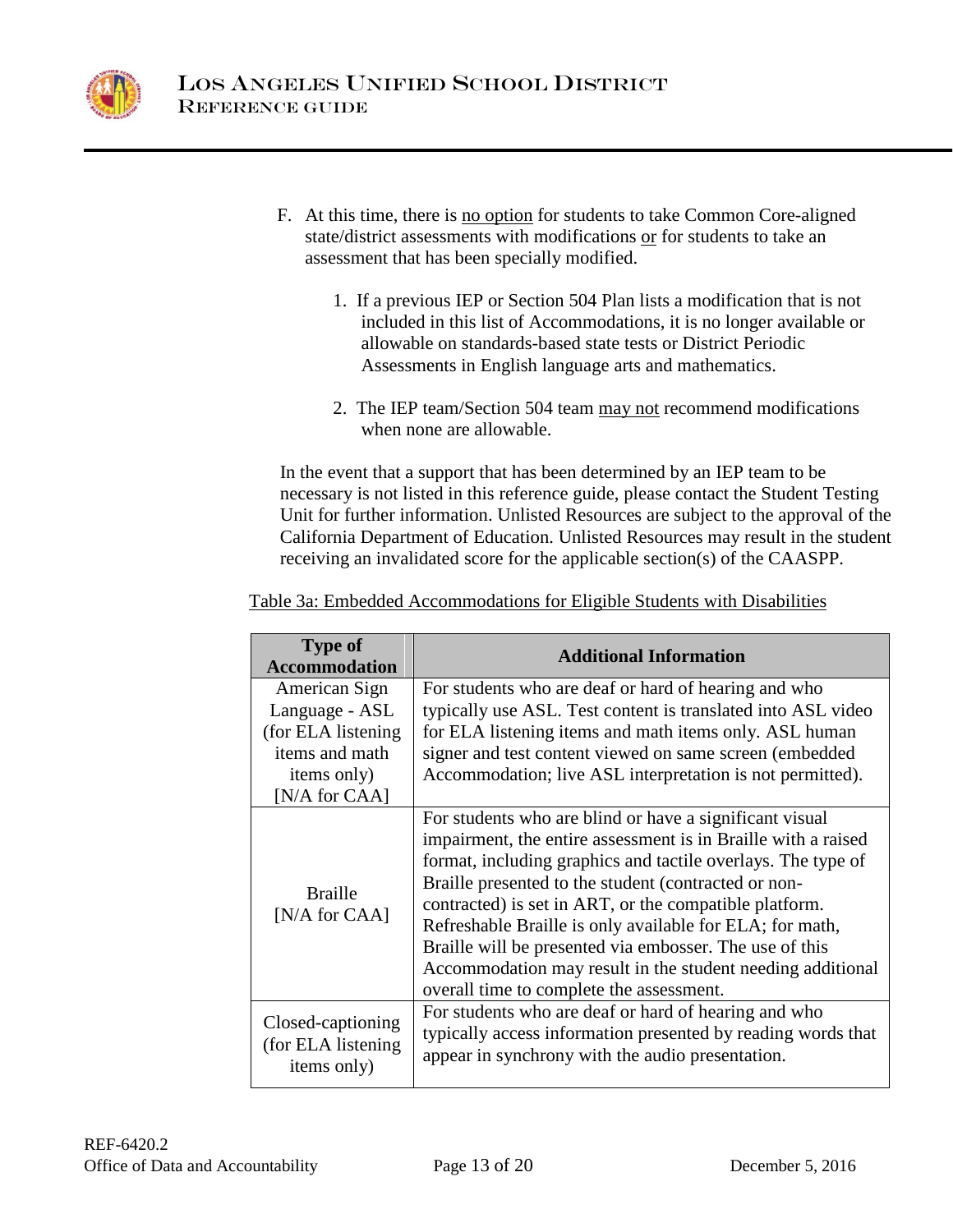

| Streamlined                                                                  | For students who have specific learning and/or reading                                                                                                                                                                                                                                                                                                                                                                                                                                                                                                                                                                                                                                                                                                                                                                                                                                                                                                                                                                                                                                                                                                                                                                                                                                                                                                                                                                                                      |
|------------------------------------------------------------------------------|-------------------------------------------------------------------------------------------------------------------------------------------------------------------------------------------------------------------------------------------------------------------------------------------------------------------------------------------------------------------------------------------------------------------------------------------------------------------------------------------------------------------------------------------------------------------------------------------------------------------------------------------------------------------------------------------------------------------------------------------------------------------------------------------------------------------------------------------------------------------------------------------------------------------------------------------------------------------------------------------------------------------------------------------------------------------------------------------------------------------------------------------------------------------------------------------------------------------------------------------------------------------------------------------------------------------------------------------------------------------------------------------------------------------------------------------------------------|
| version                                                                      | disabilities, the text is presented in a more sequential format.                                                                                                                                                                                                                                                                                                                                                                                                                                                                                                                                                                                                                                                                                                                                                                                                                                                                                                                                                                                                                                                                                                                                                                                                                                                                                                                                                                                            |
| Text-to-Speech<br>(for ELA Reading<br>test passages $-$ all<br>grade levels) | In all grades, text-to-speech for the ELA Reading Test<br>passages (embedded version of the Accommodation for<br>having the passages read aloud by a trained adult) may be<br>used for students with a documented need in the IEP or<br>Section 504 Plan. The need must arise from one of two<br>conditions:<br>Student is blind or has a significant visual impairment<br>and has not yet learned to read Braille. Student will<br>likely also need the Braille version of the assessment.<br>Student has a persistent reading-related disability despite<br>intensive, targeted instruction. For students in grades 3-5,<br>evidence of the reading-related disability should have<br>been documented previously in grades K-2.<br>To require the need for this Accommodation during<br>CAASPP testing, the student has either a significant visual<br>impairment or a reading-related disability and uses either<br>text-to-speech or read aloud of reading passages during<br>instruction and during other formative assessments,<br>including other Smarter Balanced assessments.<br>Students who use the text-to-speech Accommodation will<br>need headphones unless tested individually in a separate<br>setting, and may also need additional overall time to<br>complete the assessment.<br>Following test administration, reports can be run to indicate<br>the percent of students who had access to text-to-speech on<br>reading test passages. |

Table 3b: Non-Embedded Accommodations for Eligible Students with Disabilities

| <b>Type of</b><br><b>Accommodation</b>    | <b>Additional Information</b>                                                                                                                                                                                                                                                            |
|-------------------------------------------|------------------------------------------------------------------------------------------------------------------------------------------------------------------------------------------------------------------------------------------------------------------------------------------|
| 100s number<br>table<br>(grades 4 and up) | A paper-based table listing numbers from 1-100. Students<br>with visual processing or spatial perception needs may find<br>this beneficial. Not allowable for grade 3. The table to be<br>used can be found here:<br>http://www.caaspp.org/rsc/pdfs/CAASPP.hundreds-<br>number-table.pdf |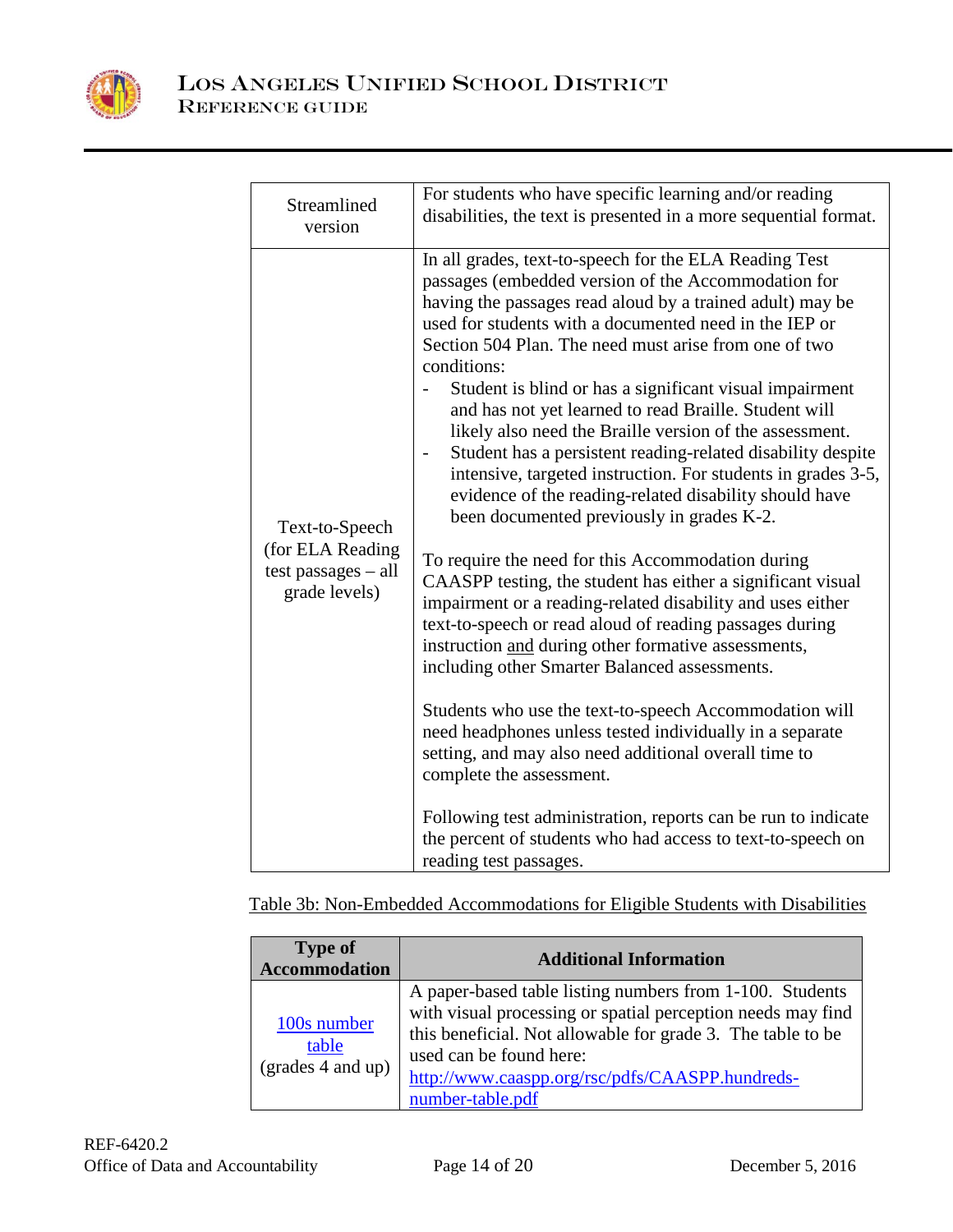

| Abacus                                                                         | Students with visual impairments who typically use an<br>abacus may use an abacus in place of using scratch paper<br>and/or the calculator.                                                                                                                                                                                                                                                                                                                                                                                                                                                                                                                            |
|--------------------------------------------------------------------------------|------------------------------------------------------------------------------------------------------------------------------------------------------------------------------------------------------------------------------------------------------------------------------------------------------------------------------------------------------------------------------------------------------------------------------------------------------------------------------------------------------------------------------------------------------------------------------------------------------------------------------------------------------------------------|
| Alternate<br>response options                                                  | For students with physical disabilities (e.g., fine or gross<br>motor skills deficits). This Accommodation includes<br>external devices [e.g., adaptive/large mouse or keyboard,<br>StickyKeys, MouseKeys, touch screen, FilterKeys, special<br>calculator (Braille or talking), head wand, and switches].<br>For digital assessments, the devices must be compatible<br>with the assessment platform. This Accommodation will<br>also need to have Permissive Mode turned on if device is<br>associated with software for operation.                                                                                                                                  |
| Calculator<br>(for calculator<br>allowed items<br>only-grades 6-8<br>and $11)$ | Students with visual impairments who are unable to use<br>the embedded calculator for calculator-allowed items will<br>be able to use the calculator that they typically use, such as<br>a Braille calculator, large-format calculator, or a talking<br>calculator. Test administrators must ensure that the<br>calculator is available only for designated calculator items.                                                                                                                                                                                                                                                                                          |
| <b>Multiplication</b><br>table<br>(for grades 4 and<br>above only)             | A paper-based single-digit (1-9) multiplication table. For<br>students with a documented and persistent math-related<br>disability only. The IEP team is required to document<br>strong evidence of persistent math-related disability in<br>order to recommend this Accommodation. Not allowable<br>for grade 3. The table to be used can be found here:<br>http://www.caaspp.org/rsc/pdfs/CAASPP.multiplication-<br>table.pdf                                                                                                                                                                                                                                        |
| Printed version<br>of text<br>(Print on<br>demand)                             | For students taking digital versions of assessments who<br>have a <u>documented</u> need for the test to be printed on paper.<br>If this Accommodation appears on a student's IEP, contact<br>the Student Testing Branch for assistance.<br>Paper copies of passages/stimuli and/or items are<br>printed for students.<br>Print-on-demand that includes items (either items only<br>$\bullet$<br>or items with stimuli) must be set by contacting the<br>Student Testing Branch who will coordinate with the<br>CDE to gain access to this function.<br>The use of this Accommodation may result in the student<br>needing additional time to complete the assessment. |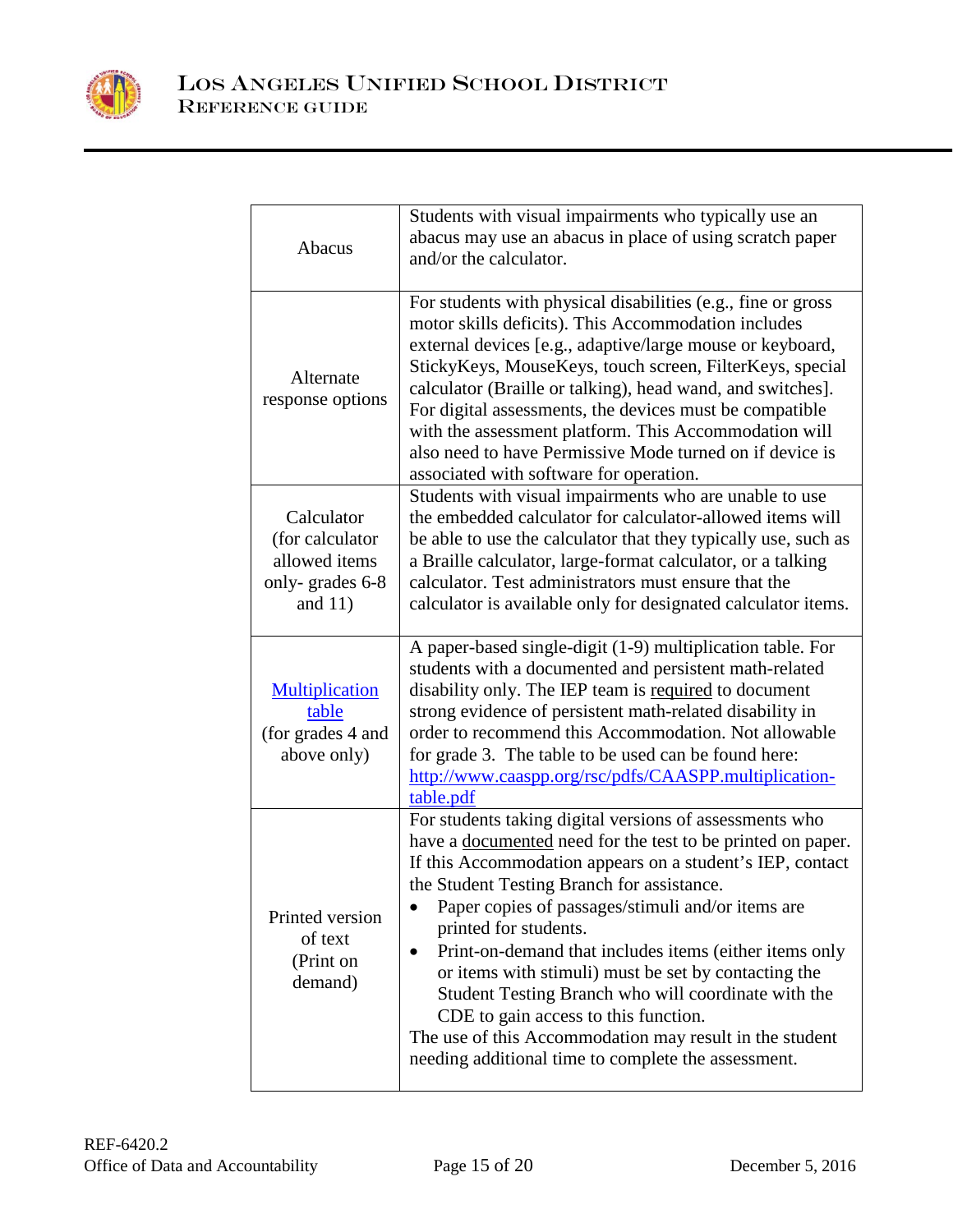

|                          | Voice recognition software used by students with motor                                                               |
|--------------------------|----------------------------------------------------------------------------------------------------------------------|
|                          | disabilities or processing disabilities that make it difficult                                                       |
|                          | to produce written text or to use commands using                                                                     |
| Speech-to-text           | computer keys.                                                                                                       |
| (for ELA writing         | For speech-to-text software, students must use this                                                                  |
| items)                   | Accommodation during regular instruction and                                                                         |
| [N/A for CAA]            | assessments and have had access to the software and                                                                  |
|                          | technology prior to the assessment.<br>This Accommodation will also need to have Permissive                          |
|                          | Mode turned on.                                                                                                      |
|                          |                                                                                                                      |
|                          | For students with motor disabilities or processing<br>disabilities that make it difficult to produce written text or |
|                          | to use commands using computer keys.                                                                                 |
|                          | For dictation (scribe), students must use this                                                                       |
|                          | Accommodation during regular instruction and                                                                         |
| Dictation/Scribe         | assessments.                                                                                                         |
| (for ELA writing)        | This Accommodation includes the use of a scribe for both                                                             |
| items)                   | note-taking/ preparation for the assessment task and for the                                                         |
|                          | writing assessment task itself. Students dictate their                                                               |
|                          | responses to a human who records verbatim what they                                                                  |
|                          | dictate. The scribe must be trained and qualified, and must                                                          |
|                          | follow the administration guidelines provided in the                                                                 |
|                          | Smarter Balanced Test Administration Manual.                                                                         |
|                          | The passages on the ELA Reading Test are read aloud to                                                               |
|                          | the student by a trained and qualified staff member who                                                              |
|                          | follows the administration guidelines provided in the                                                                |
|                          | Smarter Balanced Test Administration Manual. This is the                                                             |
|                          | non-embedded version of the text-to-speech                                                                           |
|                          | Accommodation.                                                                                                       |
|                          |                                                                                                                      |
| Text read aloud          | In all grades, read aloud for the ELA Reading Test                                                                   |
| in English               | passages may be used for students with a documented need<br>in the IEP or Section 504 Plan. The need must arise from |
| (for ELA<br>Reading test | one of two conditions:                                                                                               |
| $passages - all$         | Student is blind or has a significant visual impairment                                                              |
| grades)                  | and has not yet learned to read Braille. Student will                                                                |
|                          | likely also need the Braille version of the assessment.                                                              |
|                          | Student has a persistent reading-related disability despite                                                          |
|                          | intensive, targeted instruction. For students in grades 3-                                                           |
|                          | 5, evidence of the reading-related disability should have                                                            |
|                          | been documented previously in grades K-2.                                                                            |
|                          |                                                                                                                      |
|                          | (Continued on next page)                                                                                             |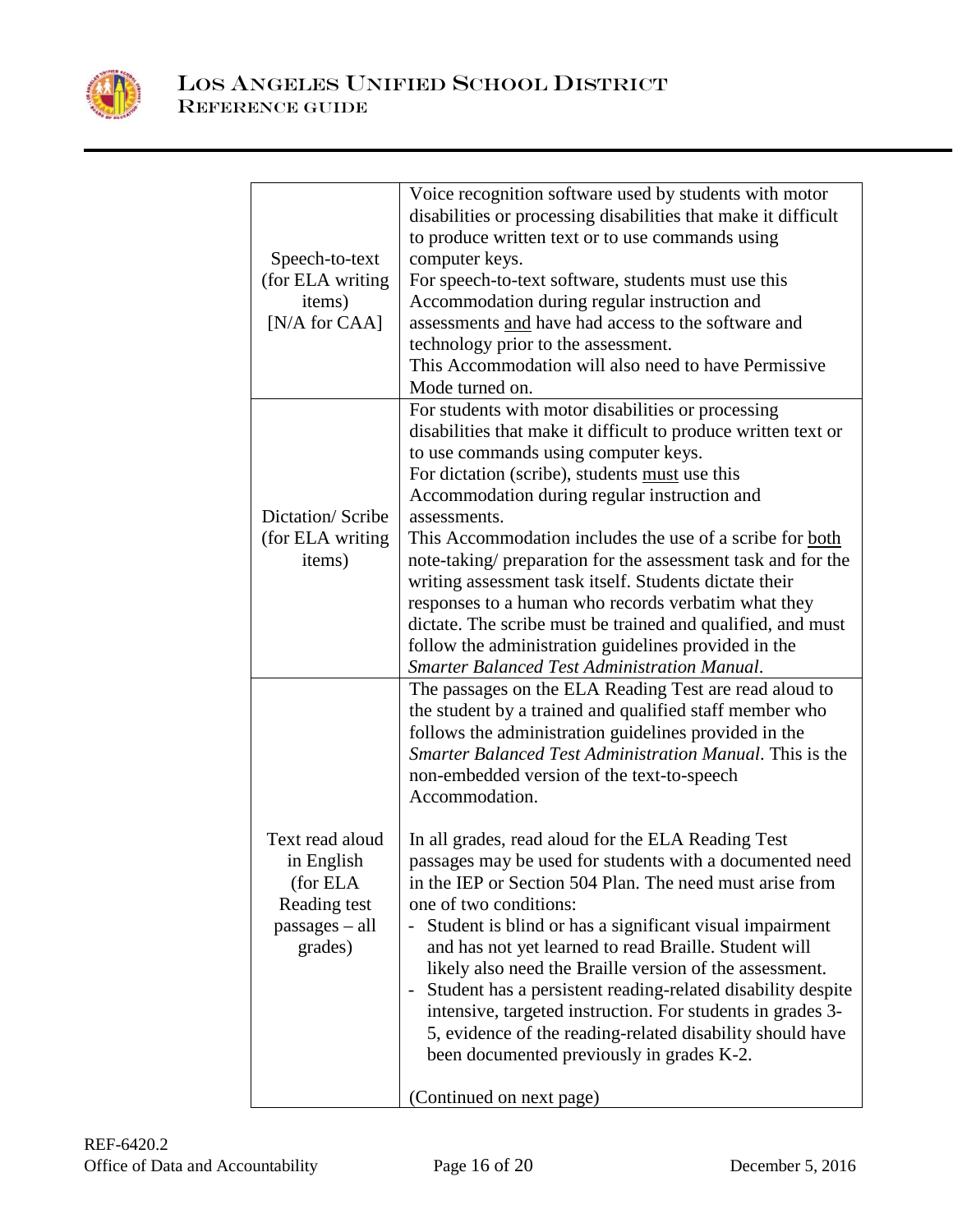

| Text read aloud<br>in English<br>(for ELA<br>Reading test<br>$passages - all$<br>grades)<br><b>CONTINUED</b>                                                 | To require the need for this Accommodation during<br>CAASPP testing, the student has either a significant visual<br>impairment or a reading-related disability and uses either<br>text-to-speech or read aloud of reading passages during<br>instruction and during other formative assessments,<br>including other Smarter Balanced assessments.<br>Students who use the read-aloud Accommodation will<br>need to be tested individually in a separate setting, and<br>may also need additional overall time to complete the<br>assessment.                                                                                                                                                                                                                                                                                                                                                                                                                                                                                                                                                                                                                                                                                                 |
|--------------------------------------------------------------------------------------------------------------------------------------------------------------|----------------------------------------------------------------------------------------------------------------------------------------------------------------------------------------------------------------------------------------------------------------------------------------------------------------------------------------------------------------------------------------------------------------------------------------------------------------------------------------------------------------------------------------------------------------------------------------------------------------------------------------------------------------------------------------------------------------------------------------------------------------------------------------------------------------------------------------------------------------------------------------------------------------------------------------------------------------------------------------------------------------------------------------------------------------------------------------------------------------------------------------------------------------------------------------------------------------------------------------------|
|                                                                                                                                                              | Following test administration, reports can be run to<br>indicate the percent of students who had access to text-to-<br>speech on reading test passages.                                                                                                                                                                                                                                                                                                                                                                                                                                                                                                                                                                                                                                                                                                                                                                                                                                                                                                                                                                                                                                                                                      |
| <b>CAA Only</b><br>Additional<br>Alternate<br>Assessment<br>Instructional and<br>Physical<br>Supports<br>(do not need to<br>be documented<br>in IEP or TOMS) | Alternate text to describe illustrations as needed<br>$\bullet$<br>Allowing the student to use an augmentative<br>$\bullet$<br>communication device (e.g., Audiovox, switch)<br>Allowing nonverbal students to respond with gestures,<br>$\bullet$<br>movements, or vocalization in place of speech<br>Accepting eye gaze as a way of indicating a response<br>$\bullet$<br>Accepting a change in muscle tone or a change in facial<br>$\bullet$<br>expression as an observed behavior<br>Allowing students to direct another person (aide or test<br>$\bullet$<br>examiner) in performing physical tasks<br>Allowing use of the student's calculator, 100s table, or<br>$\bullet$<br>other instructional supports instead of the embedded<br>supports provided through the testing platform as long<br>as those supports do not impact the test construct<br>Structuring the test environment to eliminate<br>$\bullet$<br>distractions for students who are particularly<br>distractible<br>Positioning and stabilizing the student to allow for the<br>$\bullet$<br>most controlled movement possible<br>NOTE: Test practices such as hand-over-hand responses<br>are not allowed. See Test Administration Manual for CAA<br>for details. |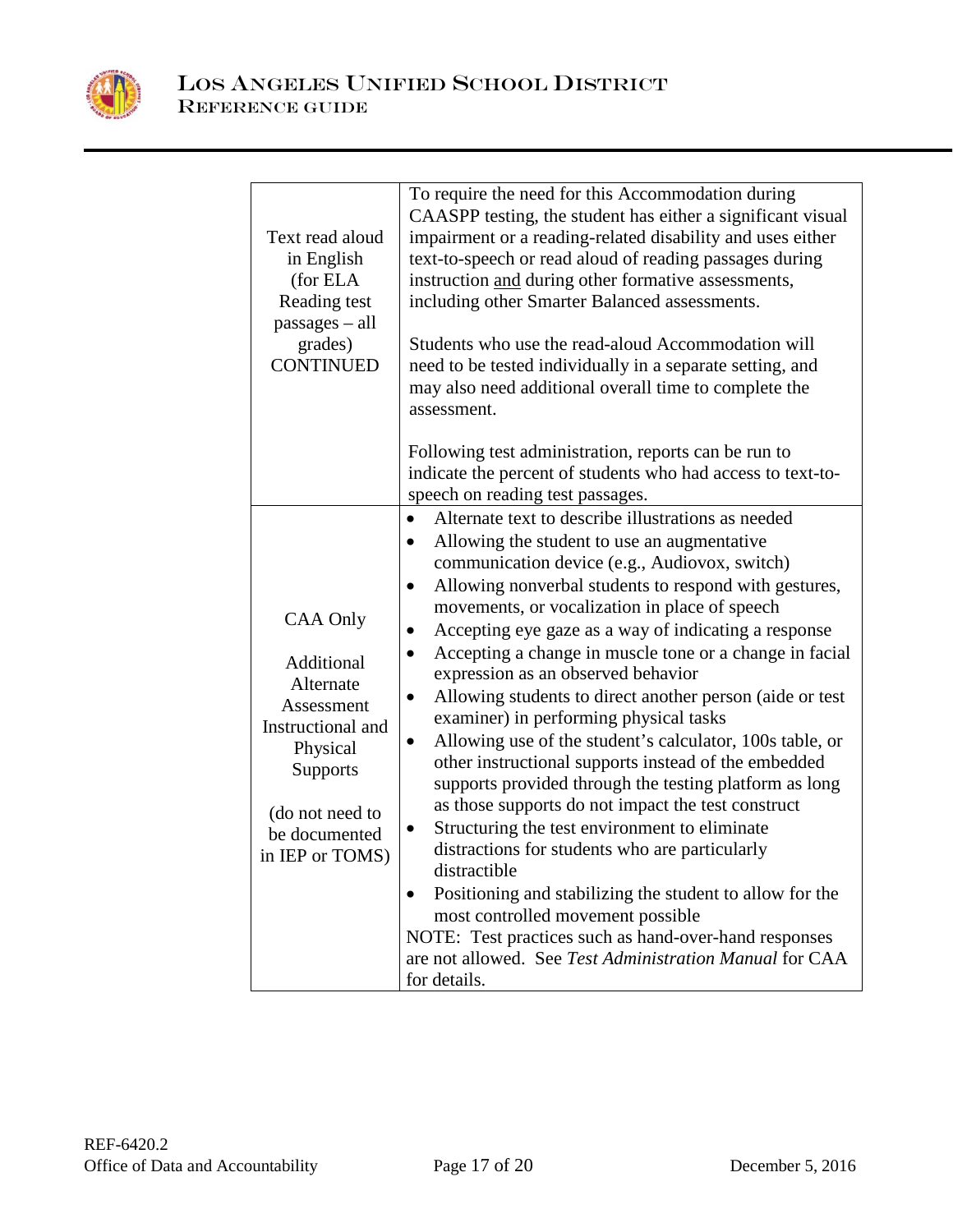

# VII. SPECIAL CONSIDERATIONS FOR STUDENTS WITH LOW INCIDENCE DISABILITIES

A. Students with low incidence disabilities (e.g., deaf, blind, visually impaired, hard of hearing, physical/orthopedic impairments) may experience some difficulty participating in the assessments due to students' unfamiliarity with the embedded tools. Testing administrators should support those students, but they should also be aware that some accessibility features may not be fully functioning or students may not be aware of how to utilize them. In this situation, the test proctors may switch to using the non-embedded form of the same Designated Support or Accommodation. For example, students who cannot enlarge the text enough on the screen to make it accessible may need to have a printed version of the test that is enlarged (\*see below). The IEP does not need to be amended to switch between the embedded and nonembedded versions of the same Designated Support and/or Accommodation.

\*Note: For the need to have a printed version of the test that is enlarged, this will necessitate the turning on of the "Print on Demand" function. Please refer to the "Printed Version of Text" section in Table 3b.

- B. Some students with low incidence disabilities may have additional requirements that are documented in the IEP but outside of Section K. For example, some deaf/hard-of-hearing students may need amplification equipment in order to hear the teacher or the listening portion(s) of the assessment. For students with these specific physical, sight, hearing, and/or mobility needs that are not documented in Section K, it is the responsibility of the IEP case manager to communicate those needs to the principal and the school-site testing coordinator so that they can be provided to the student during testing.
- C. For students who will require the embedded Accommodation of Braille, testing administrators should factor in additional time to ensure proper set up of the embosser with the testing administrator's laptop and additional time for students to access the test. In addition, the mathematics section may require multiple sessions and scheduling adjustments by the School Test Coordinator in order to complete the assessment.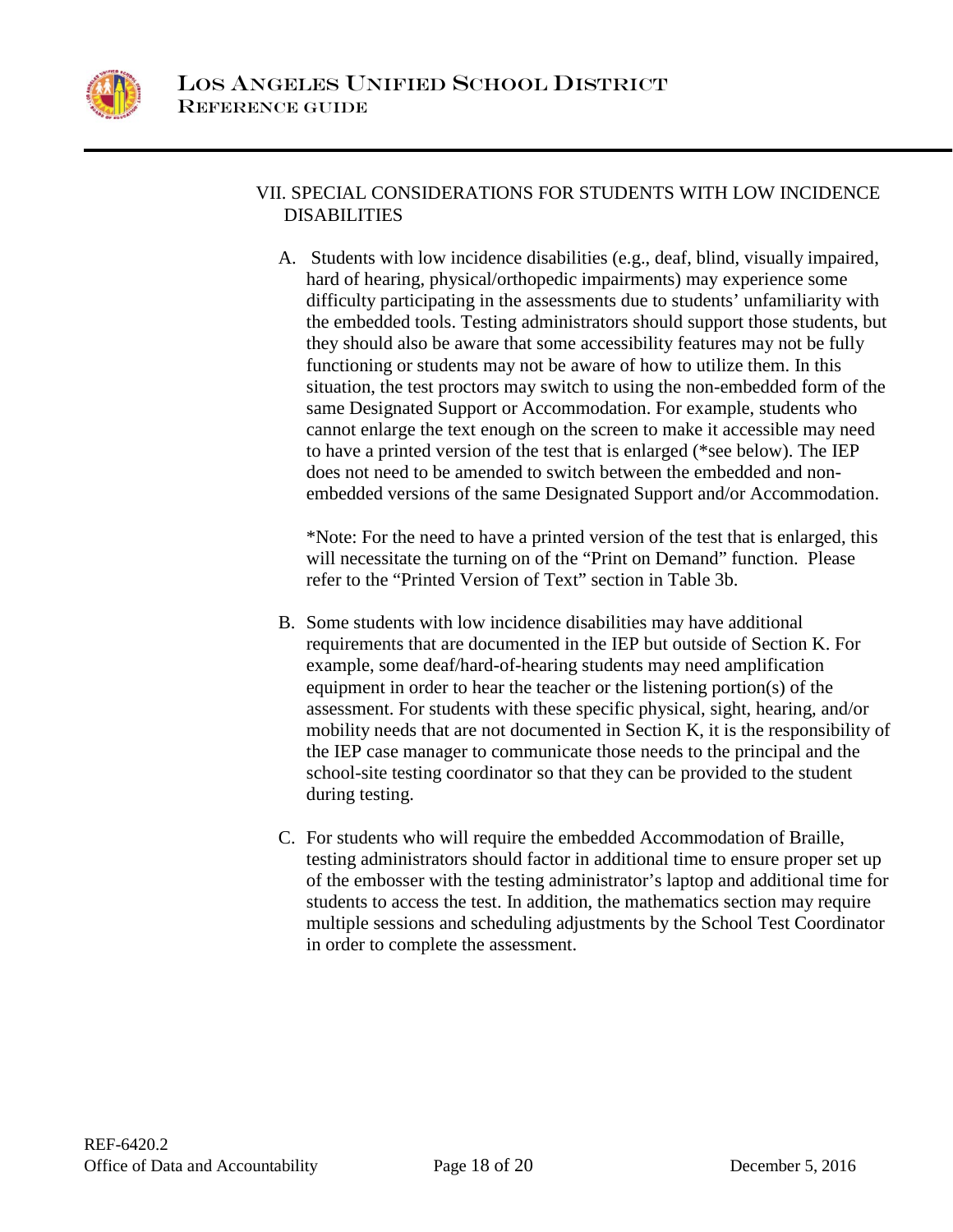

# VIII. SPECIAL INSTRUCTIONS FOR STUDENTS WITH SIGNIFICANT ILLNESSES AND INJURIES

For any student who is enrolled in a District school on the first day of the testing window but is unable to attend school for a significant or undetermined period of time due to illness or injury, the School Test Coordinator must contact the Student Testing Branch for further instructions. This includes students who are hospitalized or are confined to their home or another facility for treatment and/or recovery, and/or students not in school due to the birth of a child. For such students who are also students with disabilities with an IEP or Section 504 Plan, the Student Testing Branch may require additional information from the school.

# IX. ISAAP TOOL

CAASPP has provided schools with a process and tool for helping teachers and school teams determine which Designated Supports and/or Accommodations a student may need to assist him/her with accessing the Smarter Balanced and CAA tests. The Individual Student Assessment Accessibility Profile (ISAAP) Tool includes the following:

- suggested preparatory steps for teachers or school teams (e.g., IEP, SSPT) Team, etc.),
- a Microsoft Excel (2010 or later) worksheet for creating the ISAAP itself,
- and steps for use with IEP Section K for students with disabilities or with Attachments A, B, or C of this reference guide.

The ISAAP Tool is not required, but can be useful for school staff who are unfamiliar with the Designated Supports and Accommodations. For students with an Individualized Education Program (IEP) or Section 504 Plan, ISAAP decisions are determined by the IEP or Section 504 team but the tool can be used during IEP or Section 504 preparatory activities. Refer to REF-6431.2 for instructions on how to access and use the ISAAP Tool.

# X. MODIFICATIONS ON OTHER CALIFORNIA STATE TESTS

Modifications for eligible students with disabilities are still allowed for certain state tests with prior documentation on an IEP:

- California English Language Development Test (CELDT)
- California Physical Fitness Test (Fitnessgram)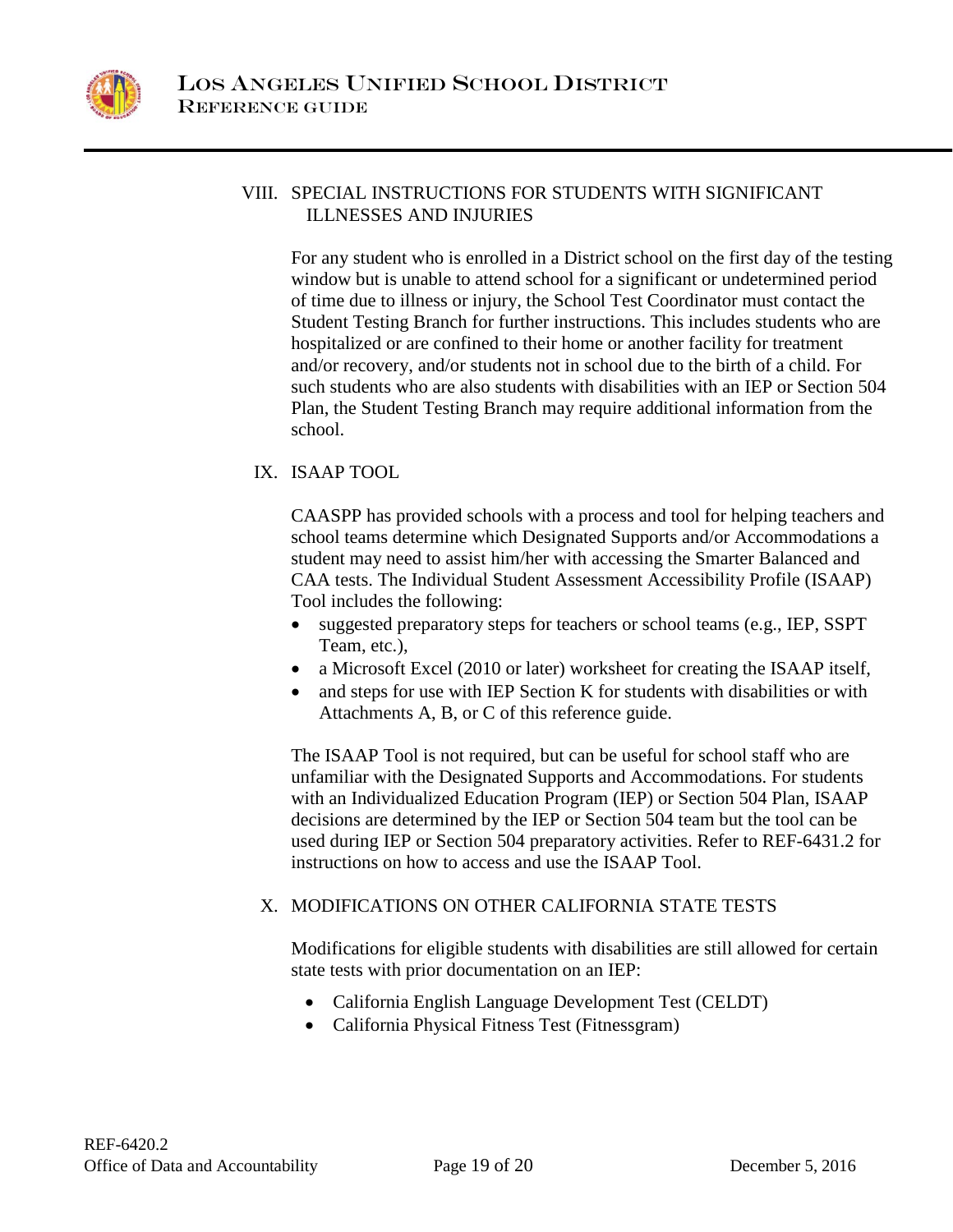

| <b>RELATED</b><br><b>RESOURCES:</b> | REF-6656.1, 2015-17 State, District and National Mandated Testing Calendars,<br>$\bullet$<br>dated November 7, 2016. |
|-------------------------------------|----------------------------------------------------------------------------------------------------------------------|
|                                     | BUL-4692.5, "Section 504 of the Rehabilitation Act of 1973," dated June 15,<br>$\bullet$                             |
|                                     | 2015.<br>REF-6431.2, Individual Student Assessment Accessibility Profile (ISAAP) Tool<br>$\bullet$                   |
|                                     | for 2017 Smarter Balanced Assessments, dated December 5, 2016.                                                       |
|                                     | California Department of Education (CDE) website is http://www.cde.ca.gov.<br>$\bullet$                              |
|                                     | California Assessment of Student Performance and Progress (CAASPP) website<br>$\bullet$                              |
|                                     | for Student Accessibility Resources and Test Settings is                                                             |
|                                     | http://www.caaspp.org/administration/accessibility/index.html                                                        |

- CAASPP Matrix One:<http://www.cde.ca.gov/ta/tg/ai/caasppmatrix1.asp>
- **ASSISTANCE:** For assistance or further information, please contact the Student Testing Branch, at (213) 241-4104.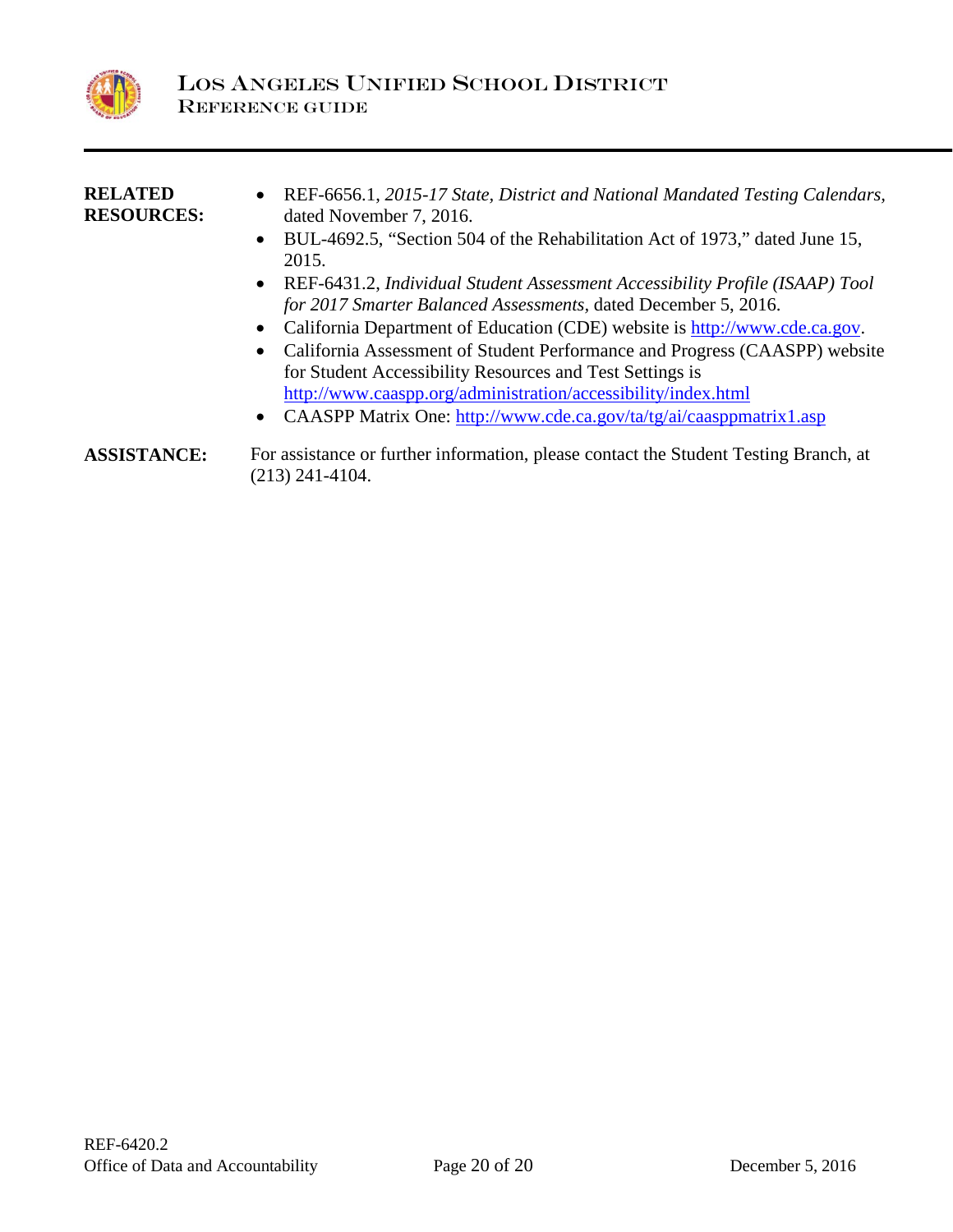

# REF-6420.2 ATTACHMENT A

### Multilingual and Multicultural Education Department **Smarter Balanced Assessment Recommendation Form For English Learners Needing DESIGNATED SUPPORTS**

English learners may need access to certain Designated Supports to participate in the Smarter Balanced Assessment Consortium. *Designated supports are available to all students for whom the need has been indicated.* Decisions must be made by educators familiar with the student's characteristics and needs, as well as supports that the student has been using during instruction and for other assessments. Non-embedded Designated Supports are to be provided locally for those students unable to use the designated supports when provided digitally. These Designated Supports must be documented prior to the first day of the testing window and signed by the recommending teacher and the school site administrator. A copy of this form must be forwarded to the school's testing coordinator to be entered into the Test Operations Management System (TOMS). In addition, this document must be stored along with other testing documentation in a secure location at the school site for the next five years.

### **Note**: **This document should not be completed for EL students with an IEP or a Section 504 Plan.**

| School:              |                             |                         | <b>School Code:</b>    |                       | Date: |                       |
|----------------------|-----------------------------|-------------------------|------------------------|-----------------------|-------|-----------------------|
| <b>Student Name:</b> |                             |                         | <b>Student SSID:</b>   |                       |       | Grade:                |
| <b>CELDT</b> Date:   | <b>CELDT</b> Overall Score: | <b>CELDT Listening:</b> | <b>CELDT Speaking:</b> | <b>CELDT Reading:</b> |       | <b>CELDT</b> Writing: |

*Reason for Designated Support/s (Optional):*

| <b>Check off</b><br><b>Designated</b><br>Support/s | <b>Designated Support</b>                                                                              | <b>Description</b>                                                                                                                               | <b>Recommendations for Use</b>                                                                                                                                                                       |
|----------------------------------------------------|--------------------------------------------------------------------------------------------------------|--------------------------------------------------------------------------------------------------------------------------------------------------|------------------------------------------------------------------------------------------------------------------------------------------------------------------------------------------------------|
| E                                                  | <b>Stacked Translations and</b><br><b>Translated Test Directions</b><br>(for math items- Spanish only) | Stacked translations provide the full<br>translation of each test item above the<br><i>original item in English.</i>                             | For Spanish-speaking students whose primary<br>language is not English and who use dual language<br>supports in the classroom, use of the stacked (dual<br>language) translation may be appropriate. |
| N                                                  | <b>Translated test directions</b><br>(for math items $-$ other<br>languages)                           | Translation of test directions is a<br>language support available prior to<br>beginning the actual test items.                                   | Students who have limited English language skills<br>can use the translated directions support.                                                                                                      |
| E                                                  | Text-to-Speech<br>(for math stimuli & items and<br>ELA items, not for reading<br><i>passages</i> )     | Text is read aloud to students via<br>embedded text-to-speech technology.                                                                        | Students who are struggling readers. All or<br>portions of the assessment read aloud.<br>Suggested in particular for ELD Levels 1 & 2.                                                               |
| E                                                  | <b>Translations</b><br>$(glossaries - online only)$<br>(for math items)                                | Translated glossaries are a language<br>support. The translated glossaries are<br>provided for selected construct-<br>irrelevant terms for math. | Students who have limited English language skills<br>(whether or not designated as ELLs or ELLs with<br>disabilities) can use the translation glossary for<br>specific items.                        |
| N                                                  | <b>Bilingual Dictionary</b><br>(for ELA-performance task full<br>writes)                               | A bilingual/dual language word-to-<br>word dictionary is a language<br>support.                                                                  | For students whose primary language is not<br>English and who use dual language supports in the<br>classroom, use of a bilingual/dual language word-<br>to-word dictionary may be appropriate.       |

 $E =$  Embedded,  $N =$  Non-embedded

*Fill in Designated Supports below if student needs other supports.*

| Check here for other<br><b>Designated Support/s</b> | <b>Other Designated</b><br><i>Support</i> | Please refer to Table 2A/2B for selection of Designated Supports for descriptions. |  |
|-----------------------------------------------------|-------------------------------------------|------------------------------------------------------------------------------------|--|
|                                                     |                                           |                                                                                    |  |
| <b>Teacher Signature:</b>                           |                                           | Date:                                                                              |  |
| <b>School Administrator:</b>                        |                                           | Date:                                                                              |  |

**Date Entered In TOMS: \_\_\_\_\_\_\_\_\_\_\_\_\_\_\_\_\_ Name: \_\_\_\_\_\_\_\_\_\_\_\_\_\_\_\_\_\_\_\_\_\_\_\_\_\_\_\_\_\_\_\_\_\_\_\_\_\_\_\_\_\_\_\_Title: \_\_\_\_\_\_\_\_\_\_\_\_\_\_\_\_\_\_\_\_\_\_\_\_\_**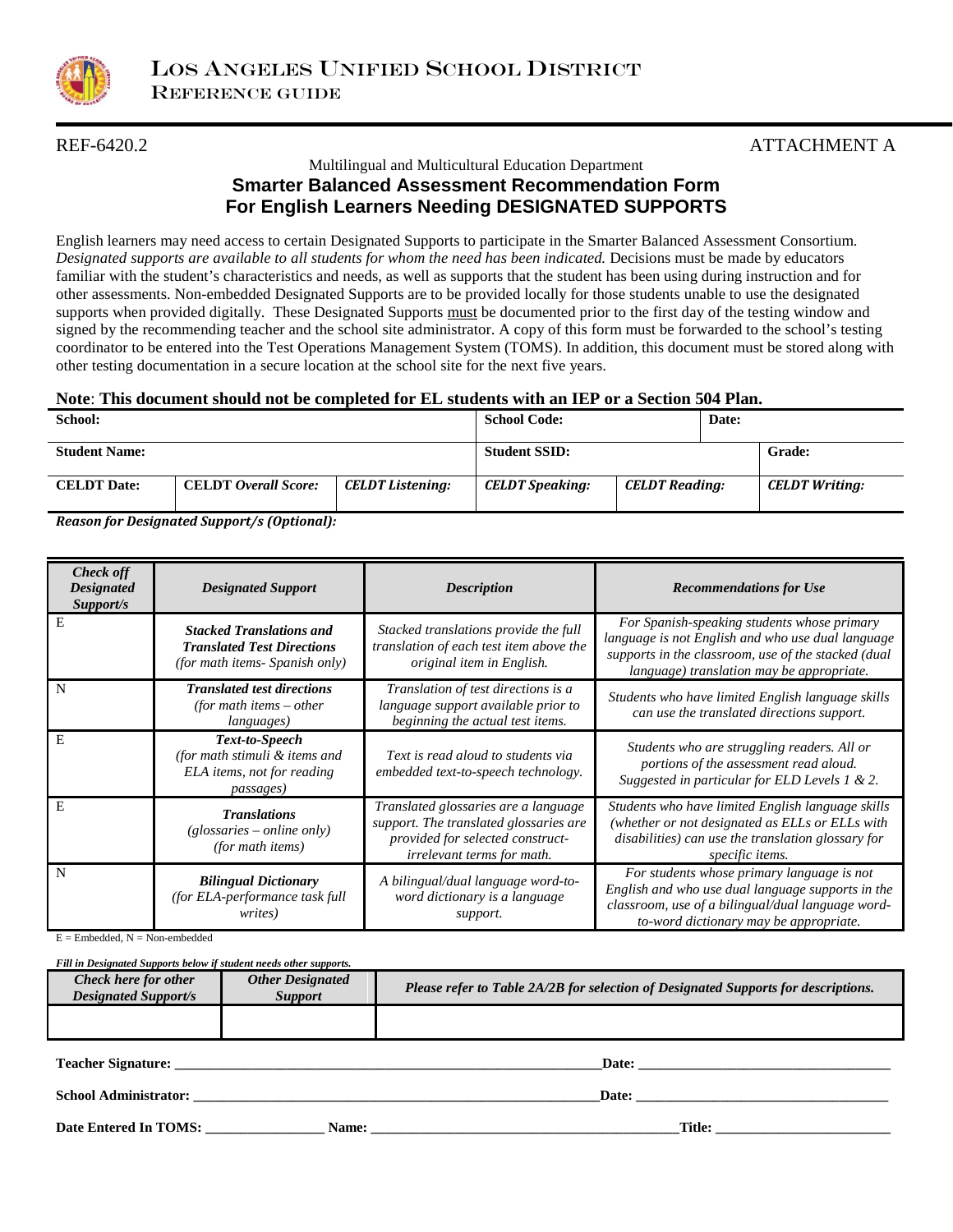

# REF-6420.2 ATTACHMENT B

# **Smarter Balanced Assessment Recommendation Form For At-Risk Students Needing DESIGNATED SUPPORTS**

At-risk learners may need access to certain Designated Supports to participate in the Smarter Balanced assessments and district Common Core assessments. These Designated Supports must be documented via Attachment B. The decision must be signed by both the teacher and a school administrator. A copy of Attachment B must be delivered to the school's testing coordinator and stored in a secure location prior to the first day of the testing window.

### **NOTE: This document should NOT be completed for students with an IEP or Section 504 Plan.**

| School:              | <b>School Code:</b>  | Date: |        |
|----------------------|----------------------|-------|--------|
| <b>Student Name:</b> | <b>Student SSID:</b> |       | Grade: |

*Reason for Designated Support/s:*

| <b>EMBEDDED DESIGNATED SUPPORTS:</b>                                                                                                                                                                                                                                                                                                                                                                                                                                                                                                                                                           |                                                                                         | <b>NON-EMBEDDED DESIGNATED SUPPORTS:</b>                                                                                                                                                                                                                                                                                                                                                                                                                                                  |
|------------------------------------------------------------------------------------------------------------------------------------------------------------------------------------------------------------------------------------------------------------------------------------------------------------------------------------------------------------------------------------------------------------------------------------------------------------------------------------------------------------------------------------------------------------------------------------------------|-----------------------------------------------------------------------------------------|-------------------------------------------------------------------------------------------------------------------------------------------------------------------------------------------------------------------------------------------------------------------------------------------------------------------------------------------------------------------------------------------------------------------------------------------------------------------------------------------|
| <b>Color Contrast:</b><br>□ Reverse Contrast<br>□ Black on Rose<br>□ Medium Gray on Light Gray<br>□ Yellow on Blue<br>Translation Glossaries (Math Items):<br><b>Print Size:</b><br>$\square$ No default zoom applied<br>$\Box$ 1.5 X $\Box$ 2.5 X<br>$\Box 1.75 X \qquad \Box 3 X$<br><b>Text to Speech</b><br>$\square$ None<br>$\Box$ ELA Items<br>$\Box$ Math (stimuli and Items)<br>$\Box$ Masking<br>□ Stacked Translation & Translated Test<br>Directions (Math - Spanish only)<br>$\square$ Permissive Mode (use with assistive software and<br>devices)<br>□ Turn Off Universal Tools | □ Vietnamese □ Vietnamese & English<br>$\square$ ELA Items and Math (stimuli and Items) | Read-Aloud Items in Spanish (Math and ELA)<br>$\Box$ Items<br>$\Box$ Stimuli<br>□ Items & Stimuli<br>$\Box$ Simplified Test Directions<br>$\Box$ Bi-lingual Dictionary (ELA full write only)<br>□ Color Contrast<br>□ Color Overlay<br>$\square$ Magnification<br>□ Noise Buffers<br>$\square$ Read-Aloud Items (Math and ELA)<br>□ Scribe (ELA Non-Writing and Math)<br>□ Separate Setting, Special Lighting & Acoustics<br>□ Translated Test Directions (Smarter Balanced<br>PDFs only) |
|                                                                                                                                                                                                                                                                                                                                                                                                                                                                                                                                                                                                |                                                                                         | Date: <b>Date:</b>                                                                                                                                                                                                                                                                                                                                                                                                                                                                        |
|                                                                                                                                                                                                                                                                                                                                                                                                                                                                                                                                                                                                |                                                                                         | Date: _______________                                                                                                                                                                                                                                                                                                                                                                                                                                                                     |

**Date Entered In TOMS: \_\_\_\_\_\_\_\_\_\_\_\_\_\_\_ Name: \_\_\_\_\_\_\_\_\_\_\_\_\_\_\_\_\_\_\_\_\_\_\_\_\_\_\_ Title: \_\_\_\_\_\_\_\_\_\_\_\_\_\_\_\_**

| )ate: |  |  |  |
|-------|--|--|--|
|       |  |  |  |
| -- -  |  |  |  |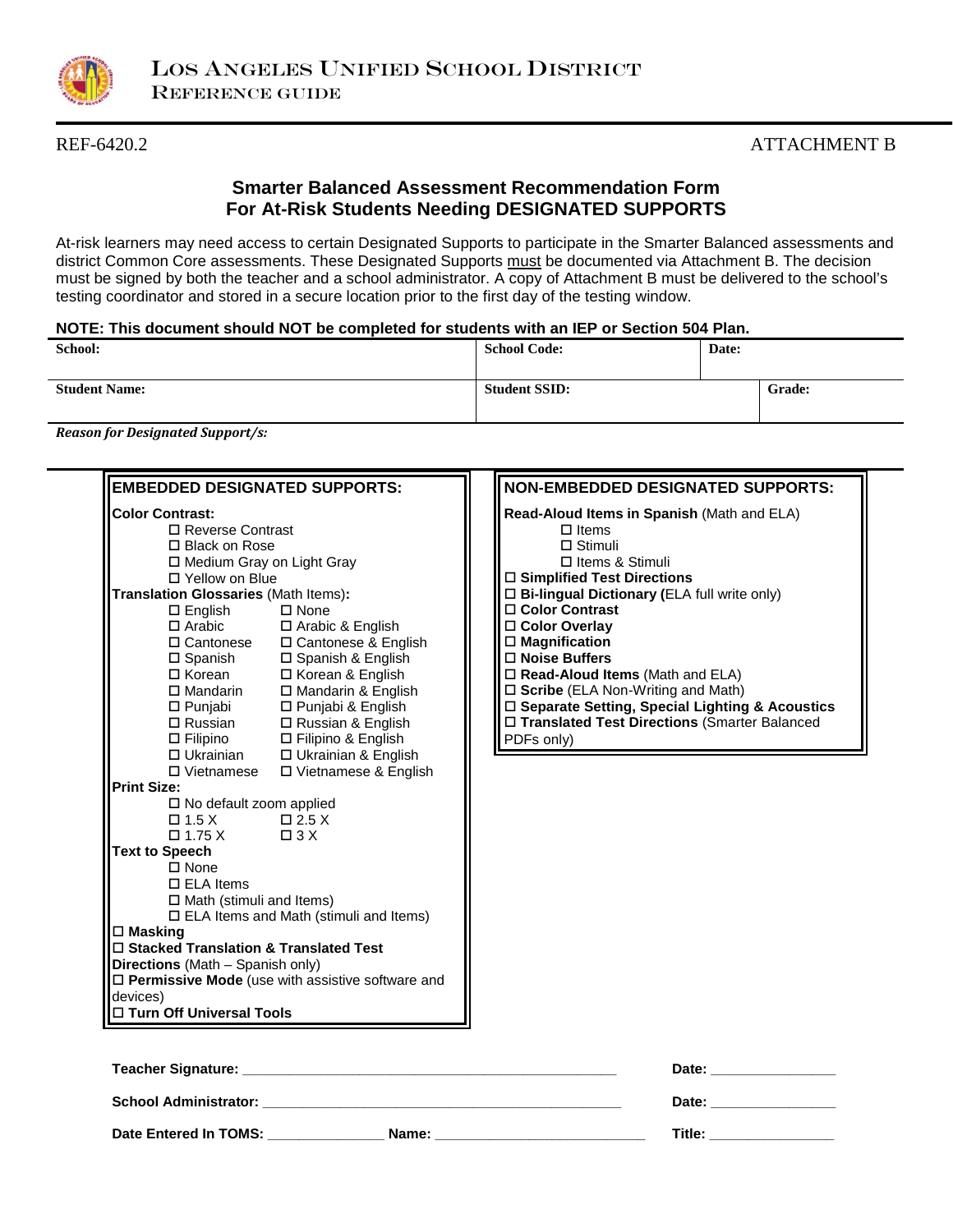

# REF-6420.2 ATTACHMENT C

# **Smarter Balanced Assessment Recommendation Form For Students with Temporary or Recent Injuries Needing DESIGNATED SUPPORTS**

Students with temporary/recent injuries (such as a broken hand or arm, eye injuries) may need access to certain Designated Supports to participate in the Smarter Balanced assessments and district Common Core assessments. These Designated Supports must be documented via Attachment C, preferably with a district/school nurse present. The decision must be signed by both the teacher and a school administrator. A copy of Attachment C must be delivered to the school's testing coordinator and stored in a secure location prior to the first day of the testing window.

### **NOTE: This document should NOT be completed for students with an IEP or Section 504 Plan.**

| School:                                                                                                                                                                                                                       | <b>School Code:</b>  | Date:  |  |
|-------------------------------------------------------------------------------------------------------------------------------------------------------------------------------------------------------------------------------|----------------------|--------|--|
| <b>Student Name:</b>                                                                                                                                                                                                          | <b>Student SSID:</b> | Grade: |  |
| Described to the function of the second of the state of Description of the Company of the U.S. of the U.S. of the U.S. of the U.S. of the U.S. of the U.S. of the U.S. of the U.S. of the U.S. of the U.S. of the U.S. of the |                      |        |  |

*Describe the injury requiring the use of Designated Supports:*

| <b>EMBEDDED DESIGNATED SUPPORTS:</b> |              |  |
|--------------------------------------|--------------|--|
| <b>Print Size:</b>                   |              |  |
| $\Box$ No default zoom applied       |              |  |
| $\Box$ 1.5 X                         | $\Box$ 2.5 X |  |

 $\Box 1.75 \times \Box 3 \times$ 

**Turn Off Universal Tools** 

**NON-EMBEDDED DESIGNATED SUPPORTS:**

**Noise Buffers**

**Scribe Items** (ELA Non-Writing and Math)

**Separate Setting, Special Lighting & Acoustics**

A student with a temporary/recent injury who requires one or more Accommodations to participate in the CAASPP assessments must have an active Section 504 Plan on file that specifies the needed Accommodations on Form 8.

If the student exhibits a need greater than what is listed on this form, contact the Student Testing Branch at 213-241-4104.

|                                  |                                                                                                                                                                                                                                | Date: _________________ |
|----------------------------------|--------------------------------------------------------------------------------------------------------------------------------------------------------------------------------------------------------------------------------|-------------------------|
|                                  |                                                                                                                                                                                                                                | Date:                   |
| Date Entered In TOMS: __________ | Name: Name and the state of the state of the state of the state of the state of the state of the state of the state of the state of the state of the state of the state of the state of the state of the state of the state of | Title: _______________  |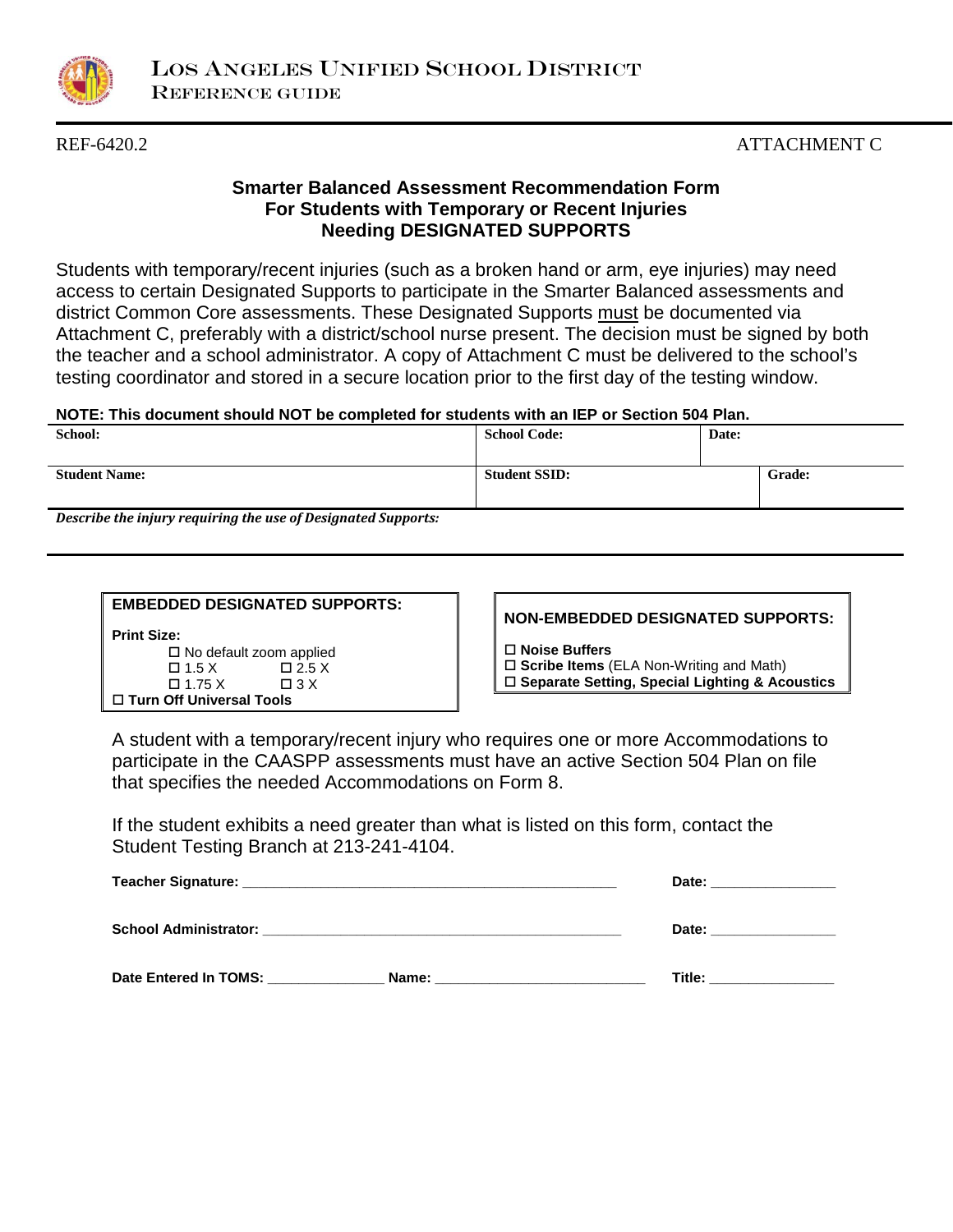

# REF-6420.2 ATTACHMENT D

# **California Alternate Assessment Participation Decision Worksheet**

*This worksheet may be used by an individualized education program (IEP) team in the determination of a student's participation in the California Alternate Assessments (CAAs). The use of this worksheet is strictly voluntary.*

To meet the criteria for the CAAs, the student must have an individualized education program and the IEP team should consider the following eligibility criteria descriptors.

| <b>Participation Criteria</b>                                                                                                                      | <b>Participation Criteria</b><br><b>Descriptors</b>                                                                                                                                                                                                                                             | <b>Sources of Evidence (check if used)</b>                                                                                                                                         |  |
|----------------------------------------------------------------------------------------------------------------------------------------------------|-------------------------------------------------------------------------------------------------------------------------------------------------------------------------------------------------------------------------------------------------------------------------------------------------|------------------------------------------------------------------------------------------------------------------------------------------------------------------------------------|--|
| 1. The student has a<br>significant cognitive<br>disability.<br>NO <sub>O</sub><br>YES                                                             |                                                                                                                                                                                                                                                                                                 | Results of individual cognitive ability test<br>Results of adaptive behavior skills assessment                                                                                     |  |
|                                                                                                                                                    | Review of student records<br>indicates a disability or multiple<br>disabilities that significantly<br>impact intellectual functioning<br>and adaptive behavior.*<br>*Adaptive behavior is defined<br>as essential for someone to<br>live independently and to<br>function safely in daily life. | Results of individually and group-administered<br>achievement tests                                                                                                                |  |
|                                                                                                                                                    |                                                                                                                                                                                                                                                                                                 | Results of informal assessments                                                                                                                                                    |  |
|                                                                                                                                                    |                                                                                                                                                                                                                                                                                                 | Results of individual reading assessments                                                                                                                                          |  |
|                                                                                                                                                    |                                                                                                                                                                                                                                                                                                 | Results of districtwide alternate assessments                                                                                                                                      |  |
|                                                                                                                                                    |                                                                                                                                                                                                                                                                                                 | Results of language assessments, including<br>English learner (EL) language assessments, if<br>applicable                                                                          |  |
| 2. The student is learning<br>content linked to<br>(derived from) the<br><b>Common Core State</b><br>Standards (CCSS).<br>YES O<br>NO <sub>0</sub> | Goals and instruction listed in<br>the IEP for this student are<br>linked to the enrolled grade-<br>level CCSS and address<br>knowledge and skills that are<br>appropriate and challenging<br>for this student.                                                                                 | Examples of curriculum, instructional objectives,<br>and materials, including work samples                                                                                         |  |
|                                                                                                                                                    |                                                                                                                                                                                                                                                                                                 | Present levels of academic and functional<br>performance, goals, and objectives from the IEP                                                                                       |  |
|                                                                                                                                                    |                                                                                                                                                                                                                                                                                                 | Data from scientific research-based<br>interventions                                                                                                                               |  |
|                                                                                                                                                    |                                                                                                                                                                                                                                                                                                 | Progress monitoring data                                                                                                                                                           |  |
| 3. The student requires<br>extensive, direct<br>individualized<br>instruction and                                                                  | The student: (a) requires<br>extensive, repeated,<br>individualized instruction<br>and support that is not of a<br>temporary or transient nature;                                                                                                                                               | Examples of curriculum, instructional<br>objectives, and materials, including work<br>samples from both school and community-based<br>instruction                                  |  |
| substantial supports<br>to achieve                                                                                                                 | and (b) uses substantially<br>adapted materials and<br>individualized methods of<br>accessing information in<br>alternative ways to acquire,<br>maintain, generalize,<br>demonstrate and transfer skills<br>across academic content.                                                            | Teacher-collected data and checklists                                                                                                                                              |  |
| measureable gains<br>in the grade and<br>age-appropriate<br>curriculum.<br>YES O<br>NO <sub>o</sub>                                                |                                                                                                                                                                                                                                                                                                 | Present levels of academic and functional<br>performance, goals, objectives, and post-school<br>outcomes from the IEP and the transition plan for<br>students age twelve and older |  |

**If the IEP team has made the determination that the student is to participate in the CAAs the student is eligible to participate in the CAAs.**